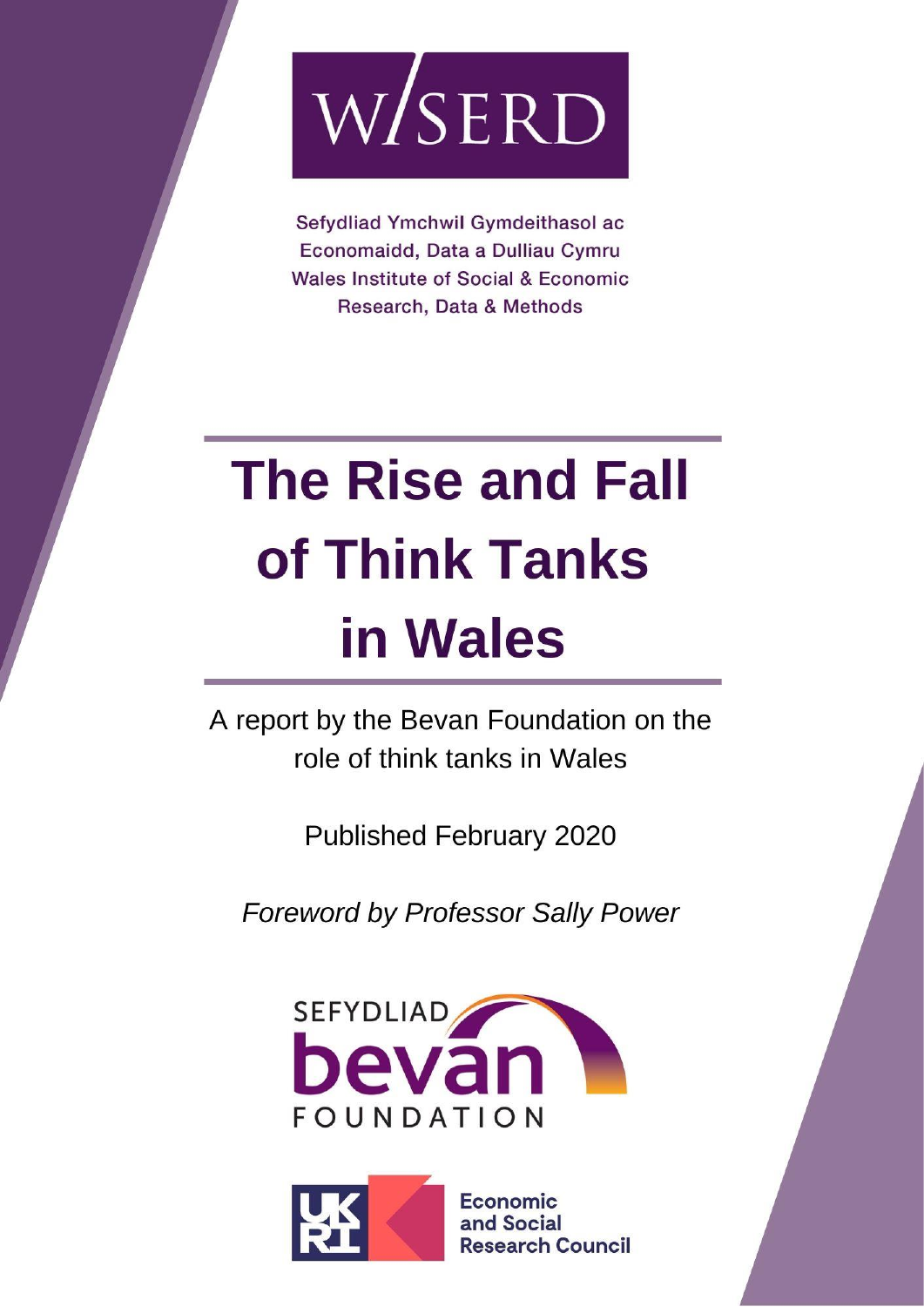**Author:** Victoria Winckler, Bevan Foundation

#### **WISERD Hub contact:**

Communications Officer Wales Institute of Social and Economic Research, Data and Methods (WISERD) Cardiff University 38 Park Place **Cardiff** CF10 3BB

Email: WISERD.Comms@cardiff.ac.uk

*The support of the Economic and Social Research Council (ESRC) is gratefully acknowledged.*

© Author

All rights reserved. Please do not cite without permission. For permission to cite, please contact the WISERD Communications Officer.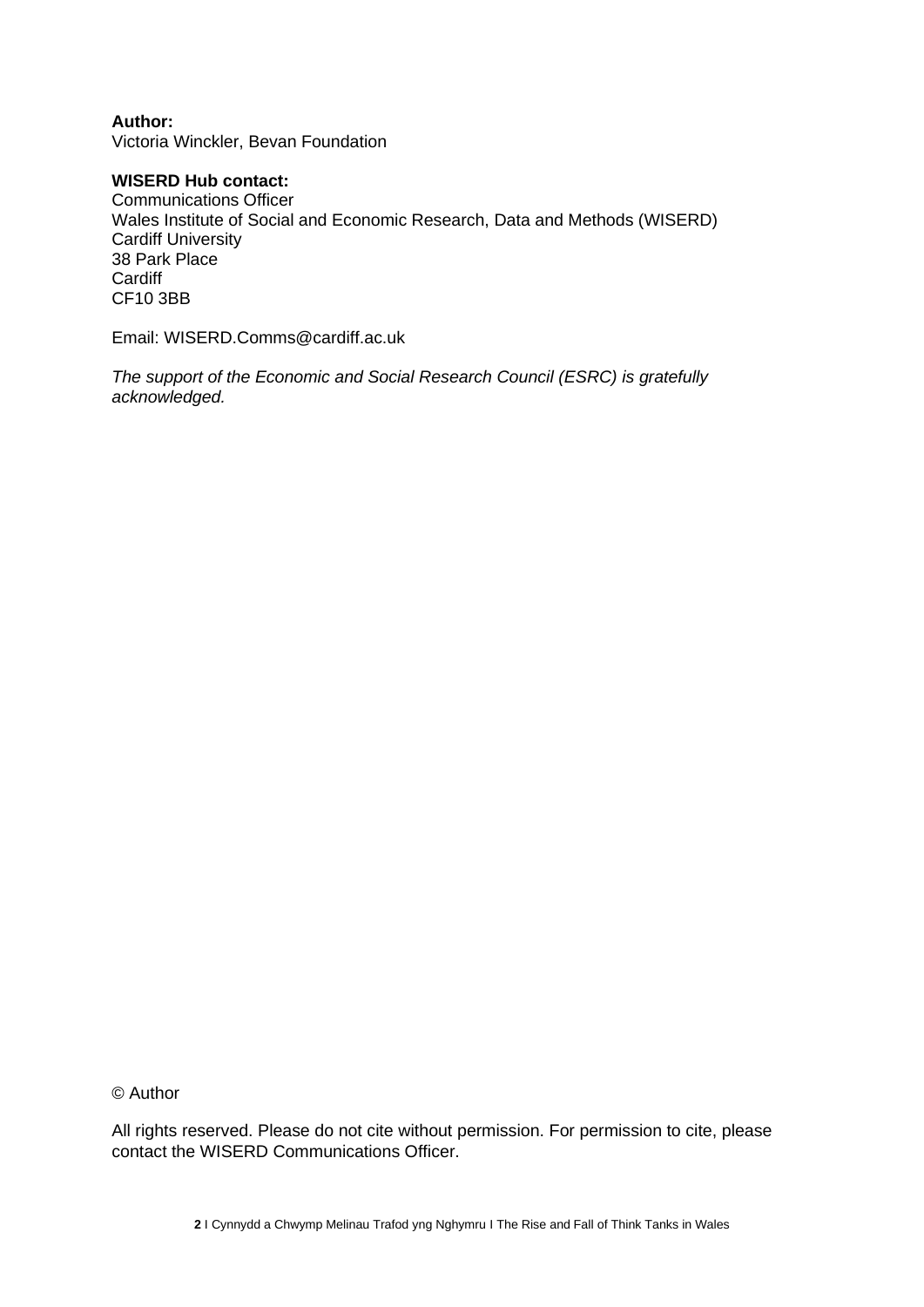# Contents

| 1. |      |  |  |  |  |  |  |  |
|----|------|--|--|--|--|--|--|--|
| 2. |      |  |  |  |  |  |  |  |
| 3. |      |  |  |  |  |  |  |  |
| 4. |      |  |  |  |  |  |  |  |
| 5. |      |  |  |  |  |  |  |  |
|    | 5.1. |  |  |  |  |  |  |  |
|    | 5.2. |  |  |  |  |  |  |  |
|    | 5.3. |  |  |  |  |  |  |  |
| 6. |      |  |  |  |  |  |  |  |
|    | 6.1. |  |  |  |  |  |  |  |
|    | 6.2. |  |  |  |  |  |  |  |
| 7. |      |  |  |  |  |  |  |  |
|    | 7.1. |  |  |  |  |  |  |  |
|    | 7.2. |  |  |  |  |  |  |  |
|    | 7.3. |  |  |  |  |  |  |  |
|    | 7.4. |  |  |  |  |  |  |  |
|    | 7.5. |  |  |  |  |  |  |  |
| 8. |      |  |  |  |  |  |  |  |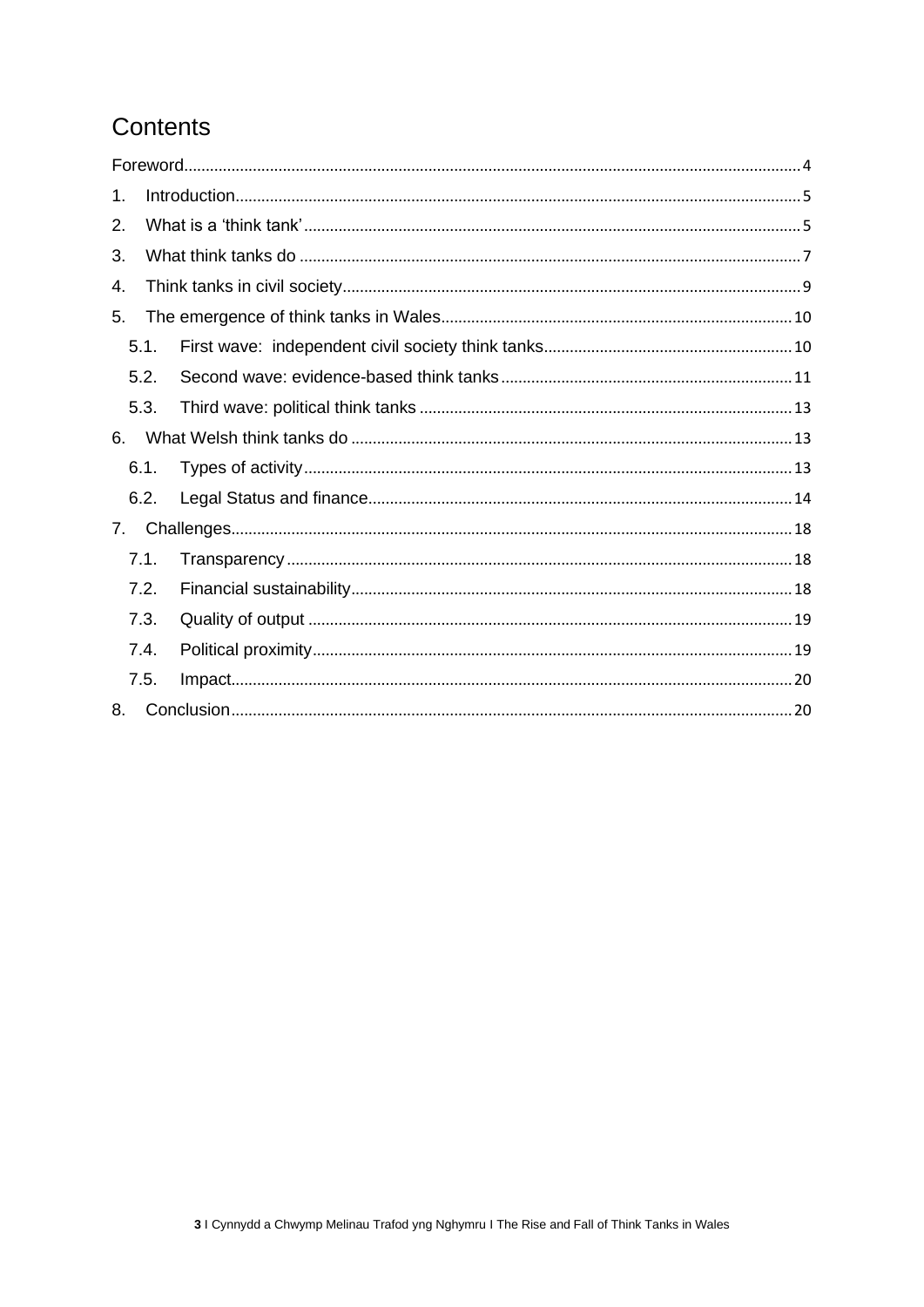# <span id="page-3-0"></span>Foreword

This insightful and informative report makes an important contribution to our understanding of think tanks in Wales.

It might be argued that we are living at a time when there has never been more interest in politics – in how decisions made in Brussels, Westminster or the Senedd have a bearing on our everyday lives. Who would have thought, for instance, that the live-streaming service, *BBC Parliament*, would see the biggest ratings increase of any television channel in 2019?

We are seeing a heightened awareness within civil society of the inter-relationships between policy and wellbeing – whether, for example, this relates to fears about the potential economic and health consequences of leaving the European Union or the feelings of marginalisation that might be experienced by those who voted to 'leave' if we 'remain'.

However, despite increasing awareness, current political debates appear to be fuelled by emotion rather than clarity of thought, by the demonization of the other side rather than a willingness to engage in dialogue.

In these febrile times, think tanks have an important part to play. They serve as crucibles for the generation of evidence-informed debate within civil society. They also provide a space for the dissemination and discussion of new ideas that seems to be lacking elsewhere.

Welsh-based think tanks are particularly important for Wales, whose interests are so often overlooked by the Westminster-dominated policy and media arenas. However, they face a number of challenges as well as opportunities, as this report demonstrates.

I would like to thank Victoria Winckler for this clear and scholarly account.

#### **Professor Sally Power**

**WISERD Director**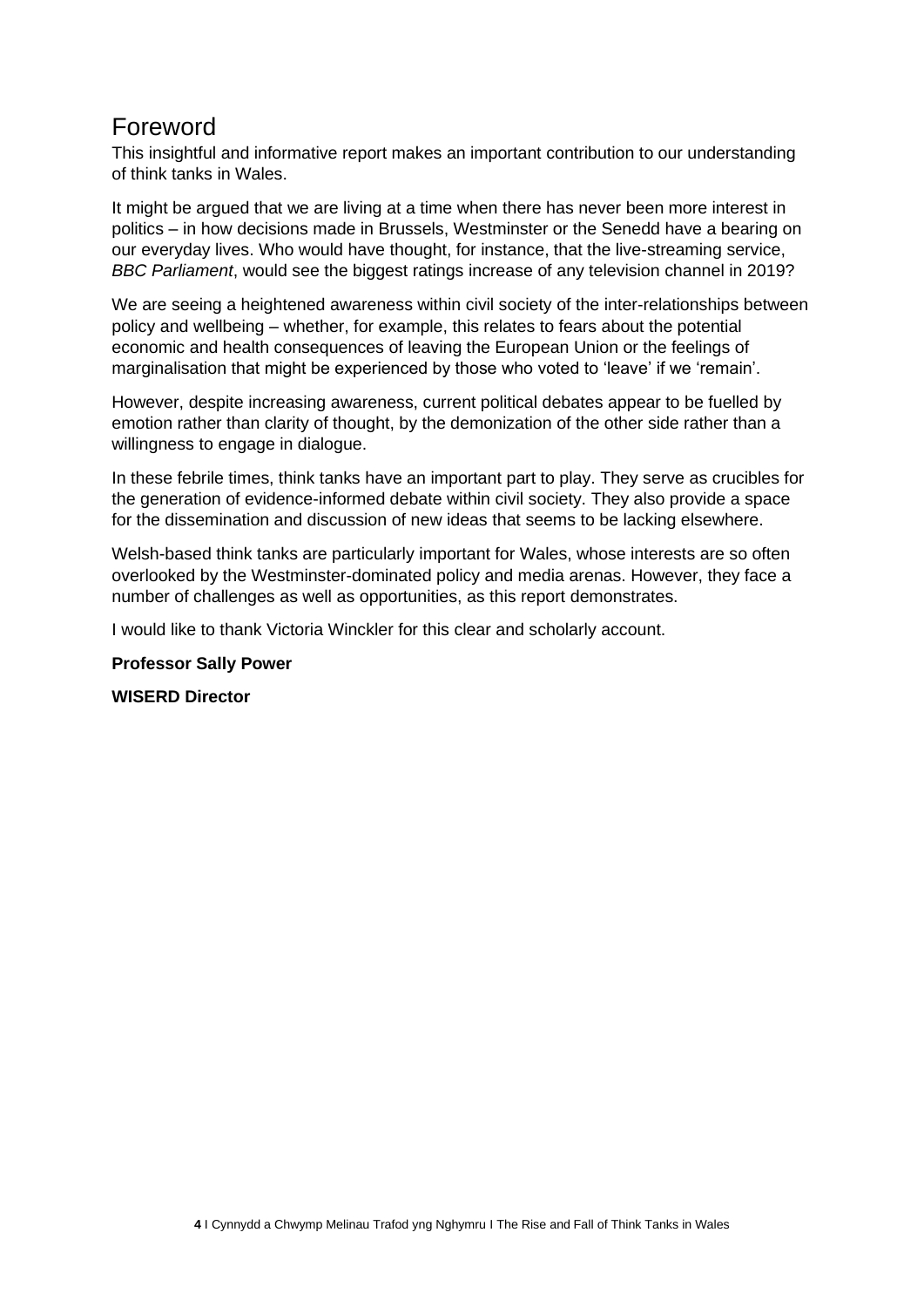## <span id="page-4-0"></span>1. Introduction

Think tanks are well established round the world and have been so for decades. At least 14 UK think tanks pre-date 1945 and many more have been established since then.<sup>1</sup> Today there are an estimated 150 UK think tanks, excluding 'university-based policy analysis organisations,' with the 30 most well-known having a combined income of £111 million in 2017.<sup>2</sup>

Think tanks as a phenomenon have attracted some academic interest, particularly in the US, and there is also a degree of public concern, for example about who funds them and the quality of some think tanks' work. 'Shadowy'<sup>3</sup> and 'murky'<sup>4</sup> are just to two of the accusations levelled at them and there have been calls for them to lose their charitable status.<sup>5</sup>

Wales' think tanks are relatively new and are mostly relatively small. The oldest is a mere 32 years old and the majority have yet to see their tenth birthday. Unlike UK think tanks they do not appear to have attracted any academic attention whatsoever. Yet think tanks are playing a growing role in Wales and Welsh public policy, from organising and stimulating public discussions, publishing reports and articles, and responding to Welsh Government and National Assembly for Wales consultations and inquiries, as well as encouraging good practice.

With think tanks now well-established in Welsh, it is timely to consider their development and role in civil society today. This paper provides a brief overview of some of the literature on think tanks and civil society, then gives an account of the emergence and activities of Welsh think tanks, before looking at the challenges facing them in the next decade.

# <span id="page-4-1"></span>2. What is a 'think tank'

What constitutes a 'think tank' has generated a large literature and considerable academic debate. Despite this there is no widely-accepted definition. Much of the literature on what constitutes a think tank originates from academia in the US and reflects the role of think tanks in US politics and civil society. There is much less debate about UK think tanks, and strikingly little amongst think tanks themselves. Significantly, there does not appear to be any consideration of think tanks in devolved or local contexts, in contrast to the large literature on think tanks in developing countries.

There are two approaches to defining think tanks identified by McGann<sup>6</sup>. The broad definition defines a think tank as an institution which provides public policy research, analysis and advice. For example, the Think Tanks and Civil Societies Program (TTCSP) at the University of Pennsylvania offers the following definition:

Think tanks are public policy research, analysis, and engagement organizations. They … generate policy-oriented research, analysis, and advice on domestic and

<sup>3</sup> Green, J. (2017) The shadowy think tanks that run the world, 21<sup>st</sup> November. Morning Star <https://morningstaronline.co.uk/article/shadowy-think-tanks-run-world>

<sup>5</sup> Ainsworth, D. (2018) **Should think tanks lose charity status**? Civil Society, 12<sup>th</sup> November

<sup>1</sup> Day, A.J. (2002) **Think tanks in Western Europe,** in McGann, J.G. and Weaver, R.K. (2002) Think tanks & civil societies. Transaction: New Jersey

<sup>&</sup>lt;sup>2</sup> Talbot, C. and Talbot, C. (2019) **Is public policy trapped in think tanks?** Civil Service World, 19<sup>th</sup> August. <https://www.civilserviceworld.com/articles/opinion/opinion-public-policy-trapped-think-tanks>

<sup>4</sup> Medvetz, Thomas (2012) **Murky Power: 'Think Tanks' as Boundary Organizations** in Courpasson, D., Golsorkhi, D. and Sallaz, J. (Ed.) Rethinking Power in Organizations, Institutions, and Markets (Research in the Sociology of Organizations, Vol. 34), Emerald Group Publishing Limited, Bingley

<https://www.civilsociety.co.uk/voices/david-ainsworth-should-these-think-tanks-lose-charity-status.html>

<sup>6</sup> McGann, J. (2016) **The Fifth Estate: Think Tanks, Public Policy, and Governance**. Brookings Institution Press: Washington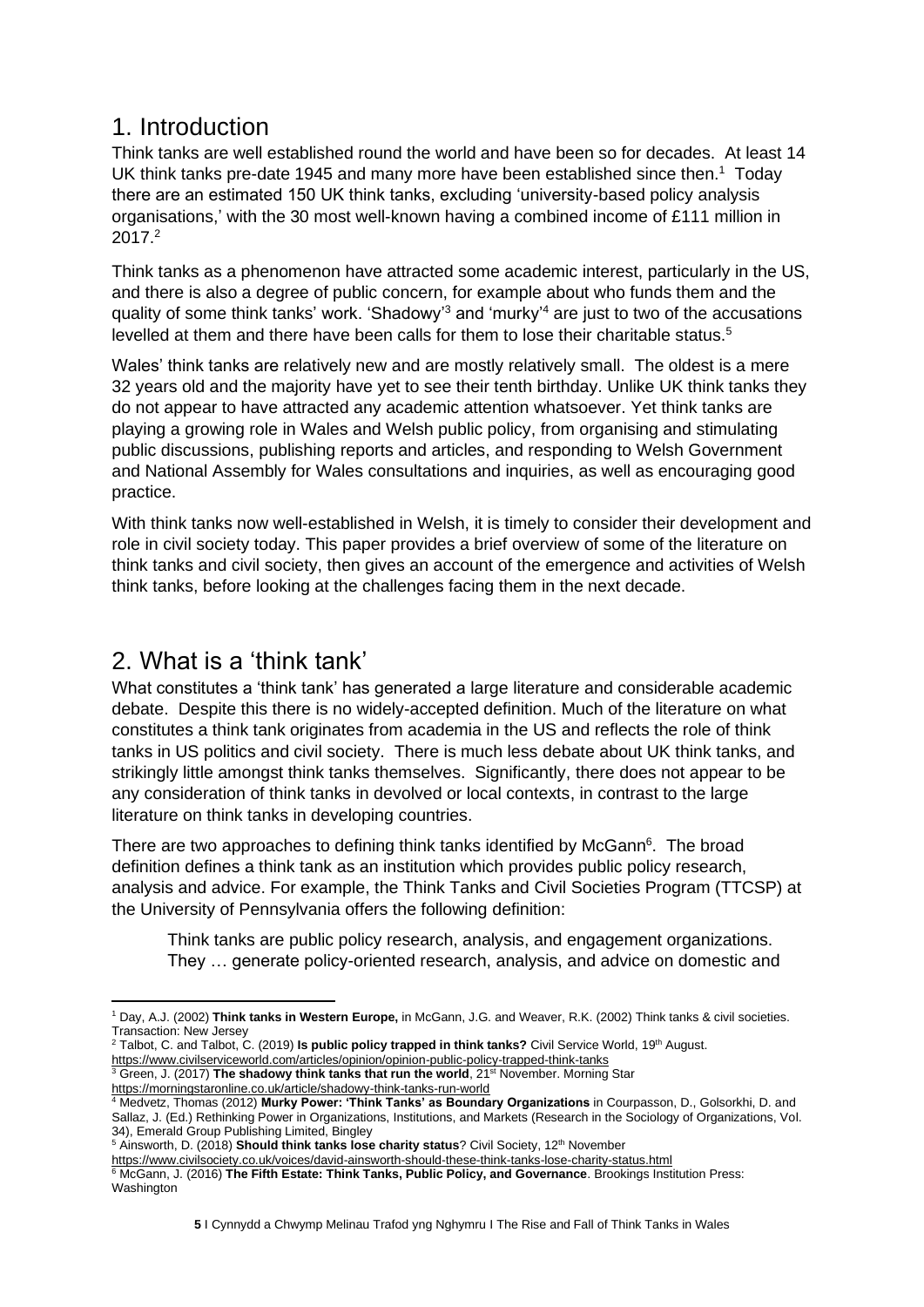international issues that enable policymakers and the public to make informed decisions about public policy issues.<sup>7</sup>

This definition therefore embraces university research centres, interest groups and government agencies, as well as more conventional, free-standing policy organisations. The breadth of organisations classed as think tanks is reflected in the listings in TTCSP's Global Go To Think Tank Index. The 2018 report<sup>8</sup> includes an eclectic mix of UK organisations, ranging from university research centres such as the Science Policy Research Unit at the University of Sussex and IDEAS at the London School of Economics, to charities such as Amnesty International. Several of the think tanks listed have been challenged over their transparency and independence, including the Tax Payers' Alliance, Adam Smith Institute and Institute for Economic Affairs.

Wales even has its own think tank listed in the Index – the Institute of Biological, Environmental and Rural Sciences (IBERS) at Aberystwyth University. Yet despite the breadth, a number of relatively well-known UK think tanks, such as the Resolution Foundation and Joseph Rowntree Foundation, are not included in the index, nor are any other Welsh institutions.

There have been a number of attempts to refine this broad definition. Pautz argues that management consultancies should be considered as think tanks, not only because they offer policy advice to government but also because of their increasing role in shaping government policy.<sup>9</sup> Many others have argued that autonomy is an important criterion, although Stone has called the emphasis on autonomy an 'Anglo-American predilection'<sup>10</sup> while McGann points to state-sponsored think tanks in Germany and the Netherlands and to the government-funded RAND Corporation in the US.<sup>11</sup>

There has been a similar debate about think tanks' financial status. McGann and Weaver amongst others have argued that think tanks should be not-for-profit,<sup>12</sup> a criterion that Pautz questions as disguising the financial exchanges that underpin almost all think-tank activity, whether for-profit or not.<sup>13</sup>

A narrower definition is based on organisational type or function. McGann summarises these as follows: universities without students (i.e. non-degree awarding), contract researchers and advocacy think tanks, and vanity think tanks (those set up to glorify its founder).<sup>14</sup> However critics have argued that organisational type does not determine how the think tank operates at least in the UK and US. Medvetz<sup>15</sup> sees think tanks as organisational devices – rather than organisations per se - for bringing together expertise generated by established institutions. This definition would therefore include activities such as task and finish groups or independent reviews or commissions. Stone<sup>16</sup> suggests that this is a new form of think tank emerging in response to changing social, economic and political circumstances.

<sup>13</sup> Pautz, H. (2011). **Revisiting the think-tank phenomenon**. Public Policy and Administration, 26(4), 419–435

<sup>7</sup> **Global Go To Think Tanks Index** web pag[e https://www.gotothinktank.com/global-goto-think-tank-index](https://www.gotothinktank.com/global-goto-think-tank-index) accessed 27th Sept 2019

<sup>8</sup> McGann, J. (2019) **2018 Global Go To Think Tank Index Report**. Think Tanks & Civil Societies Program: The Lauder Institute, The University of Pennsylvani[a https://www.gotothinktank.com/global-goto-think-tank-index](https://www.gotothinktank.com/global-goto-think-tank-index)

<sup>9</sup> Pautz, H. (2011). **Revisiting the think-tank phenomenon**. Public Policy and Administration, 26(4), 419–435. <sup>10</sup> Stone, D. and Denham, A. (2004) **Think Tank Traditions: Policy Analysis Across Nations**. Manchester University Press: Manchester. p.2

<sup>11</sup> McGann, J. (2016) **The Fifth Estate: Think Tanks, Public Policy, and Governance**. Brookings Institution Press: Washington

<sup>12</sup> McGann, J.G. and Weaver, R.K. (2002) **Think tanks & civil societies**. Transaction: New Jersey

<sup>&</sup>lt;sup>14</sup> McGann, J. (2016) The Fifth Estate: Think Tanks, Public Policy, and Governance. Brookings Institution Press: Washington

<sup>15</sup> Medvetz, T. (2014) **Think tanks in America.** University of Chicago Press: Chicago

<sup>16</sup> Stone, D. (2005) **Think Tanks and Policy Advice in Countries in Transition**. Asian Development Bank.

<https://www.adb.org/sites/default/files/publication/156673/adbi-dp36.pdf>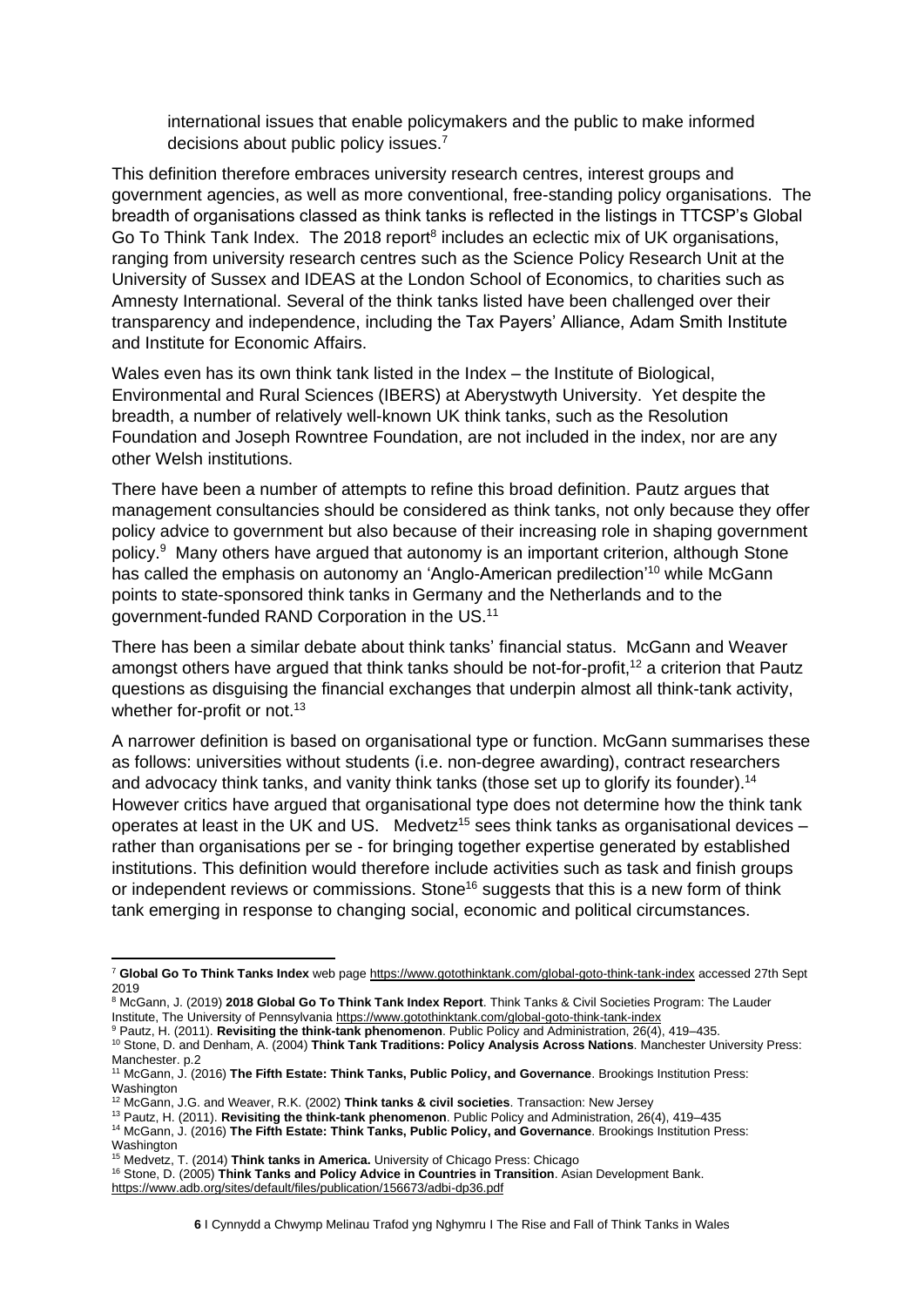Some academics have dispensed with definitions and defined a think tank as 'organisations that describe themselves as such'.<sup>17</sup> However not all organisations that describe themselves as a "think tank" would be regarded as one by others, $18$  nor do all widely-recognised 'think tanks' use the term themselves. For example, the Joseph Rowntree Foundation, Young Foundation and New Economics Foundation all now omit the words 'think tank' from their websites even though many would identify them as such.

Throughout the academic debate the views of think tank practitioners have been largely absent. Two recent studies that originate from think tanks themselves emphasise that the defining feature of a think tank is its core purpose. Lodge and Paxton, both based at the Royal Society for the Arts (RSA), argue that think tanks are policy-oriented and politicallysavvy.<sup>19</sup> They see that think tanks focus on solving problems rather than the pursuit of knowledge for its own sake. And they note that think tanks have sophisticated strategies to get their recommendations adopted, for example operating in political networks. As such they are separate and distinctive from universities on the one hand and from specialist interest groups on the other. Similarly Slay, drawing on her experience at the New Economics Foundation and on interviews with think tank leaders, argues that two of the defining features of think tanks relate to their purpose. These are, first, that they seek to influence government policy and political parties and second that they are forward-looking and develop new ideas about social, economic, environmental or foreign policy.<sup>20</sup>

From this perspective, think tanks are organisations that exist mainly or solely to develop new ideas and policies and to influence government. As such, while many different kinds of organisation may seek to develop policies and influence government, this does not in itself make them a 'think tank'.

To sum up, the debate about defining think tanks seems to be no clearer to resolution than when it began more than twenty years ago and has arguably shed little light on the matter. In the midst of the discussions there are however three core themes: that think tanks decide their own agenda, that think tanks focus on changing public policy and that they mostly do so through seeking political influence. These three features distinguish think tanks from management consultancies and task and finish groups on the one hand, and universities on the other.

## <span id="page-6-0"></span>3. What think tanks do

Think tanks mostly undertake broadly similar activities. Stone  $21$  describes what they do as being 'second-hand dealers in ideas', arguing that think tanks package and make attractive the ideas or policy proposals generated by others. She suggests that think tanks do not generally undertake significant research themselves - a view that organisations such as the Resolution Foundation and Institute for Fiscal Studies, both of which have extensive research programmes, could challenge.

<sup>18</sup> Lodge, G. and Paxton, W. (2017) **Innovation in Think Tanks Policy influence and change in developing countries.**  Royal Society for the Arts: London. [https://www.thersa.org/globalassets/pdfs/reports/rsa\\_innovation-in-think-tanks.pdf](https://www.thersa.org/globalassets/pdfs/reports/rsa_innovation-in-think-tanks.pdf) <sup>19</sup> Lodge, G. and Paxton, W. (2017) **Innovation in Think Tanks Policy influence and change in developing countries.**  Royal Society for the Arts: London. [https://www.thersa.org/globalassets/pdfs/reports/rsa\\_innovation-in-think-tanks.pdf](https://www.thersa.org/globalassets/pdfs/reports/rsa_innovation-in-think-tanks.pdf) <sup>20</sup> Slay, J. (2017) Impact: an enquiry into how think tanks create change. Clore Social Leadership programme:

[https://www.cloresocialleadership.org.uk/assets/resources/Research](https://www.cloresocialleadership.org.uk/assets/resources/Research-docs/Julia_Slay_Impact_how_think_tanks_create_change-FINAL.pdf)[docs/Julia\\_Slay\\_Impact\\_how\\_think\\_tanks\\_create\\_change-FINAL.pdf](https://www.cloresocialleadership.org.uk/assets/resources/Research-docs/Julia_Slay_Impact_how_think_tanks_create_change-FINAL.pdf)

<sup>17</sup> Schlesinger, P. (2009) **Creativity and the experts: New Labour, think tanks, and the policy process**. International Journal of Press / Politics, 14 (1). pp. 3-20. ISSN 1940-1612

<sup>21</sup> Stone, D. (1996) **Capturing the political imagination: think tanks and the policy process**. Frank Cass: London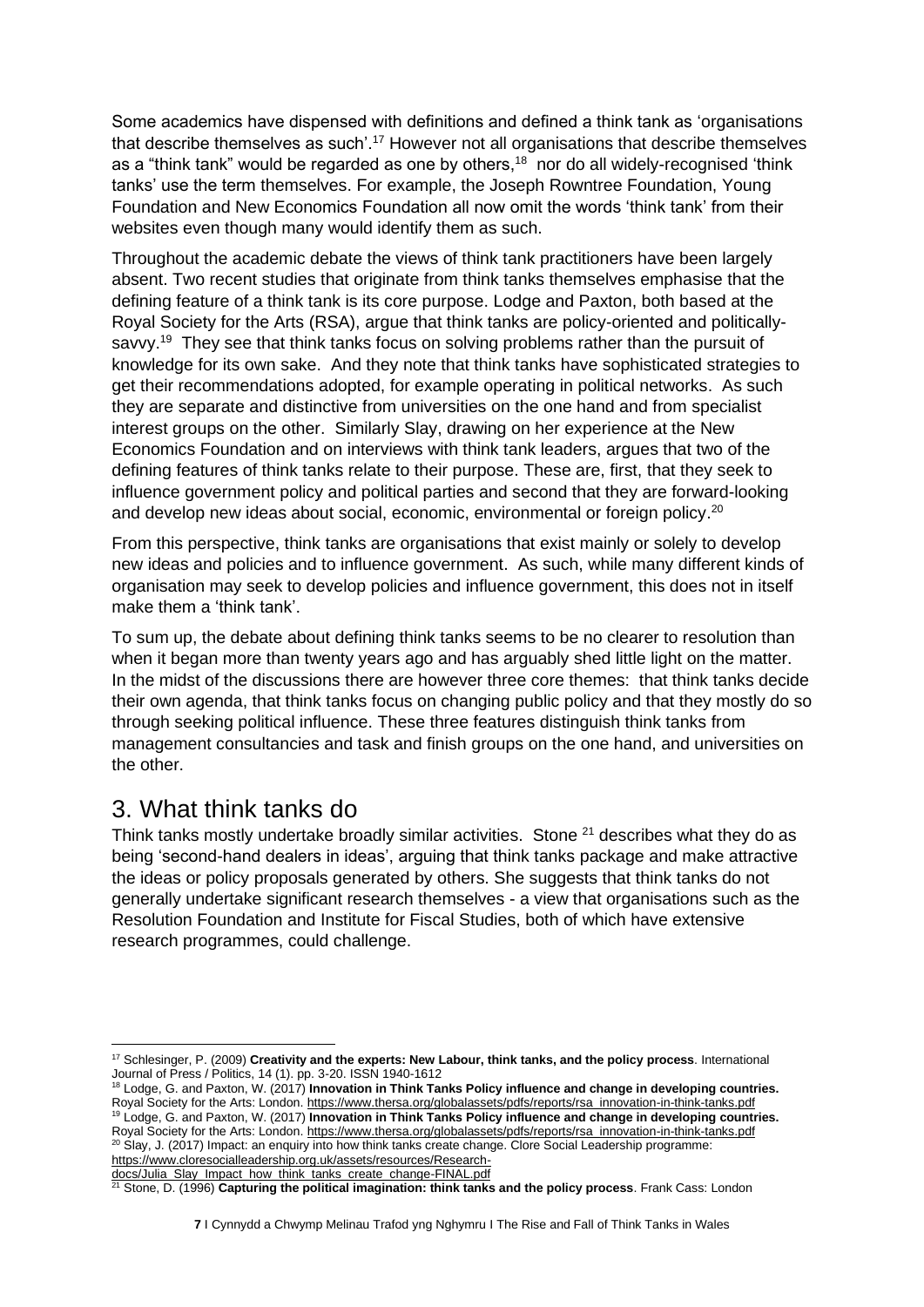Slay<sup>22</sup> bases her account on the activities of contemporary UK think tanks which she says undertake the following activities:

- 1. Changing the terms of the debate about a subject or whether it is debated at all;
- 2. Bringing new statistics and analysis to light:
- 3. Generating recommendations for government.

In terms of changing terms of debate, Slay argues that some think tanks can generate genuinely new ideas. They can create space for new ideas to develop that may be off the public and political agenda. She says:

"They can play an important role in starting to make the unthinkable possible, and convening a space where politicians and opinion formers can safely engage with ideas that might be considered politically risky."

Think tanks do also act as 'second-hand dealers in ideas', although those ideas do not necessarily originate from academia. Neal Lawson, founder of the Compass think tank, points out that ideas can equally originate from social movements such as those for the Living Wage.<sup>23</sup> The repackaging of ideas and the construction of a narrative to make them palatable to the public and politicians alike should not be derided. Lodge and Paxton argue that it is part of 'flexing' policy ideas to meet local circumstances, and that it is particularly important where government policy capacity is weak. $24$ 

In terms of new analysis, some think tanks are now respected and credible sources of expertise in, for example, fiscal analysis or the labour market. Their analyses are often used to hold government to account, for example after announcement of the UK Government's budget. Even think tanks that combine analysis with other functions have – or at least claim to have – expertise. Stone notes how some think tanks adopt pseudo-academic names and practices, and often emphasise their knowledge in a particular sphere.<sup>25</sup>

The third, and perhaps best known, activity undertaken by think tanks is to make policy recommendations, usually to government. As Slay points out, the recommendations might be for 'big headline pieces of policy … or … micro policy changes that sit within the existing policy framework'. It is much more difficult for think tanks to shape 'big headline' policies, although not impossible, but even micro-changes are not without their challenges.

Think tanks are mostly not part of formal political processes and so to get their ideas into government they operate in the political margins, hence the view that they need to be 'politically savvy'. There are many accounts of how think tanks have adopted strategies to access senior decision makers and to persuade them of the merits of their proposals. However Slay suggests that achieving impact is more complex than simply having elite access to politicians, advisers and civil servants.

Slay echoes Stone in finding that think tanks need a 'unique, and politically appealing, proposal', based in evidence and reinforced by a coalition of partners asking for the same thing. The role of campaigns and alliances in achieving change is perhaps under-estimated in the UK, although it is an approach adopted by some influential think tanks such as the

<sup>&</sup>lt;sup>22</sup> Slay, J. (2017) Impact: an enquiry into how think tanks create change. Clore Social Leadership programme: [https://www.cloresocialleadership.org.uk/assets/resources/Research-](https://www.cloresocialleadership.org.uk/assets/resources/Research-docs/Julia_Slay_Impact_how_think_tanks_create_change-FINAL.pdf)

[docs/Julia\\_Slay\\_Impact\\_how\\_think\\_tanks\\_create\\_change-FINAL.pdf](https://www.cloresocialleadership.org.uk/assets/resources/Research-docs/Julia_Slay_Impact_how_think_tanks_create_change-FINAL.pdf)

 $^{23}$  Quoted in Slay, J. (2017) Impact: an enquiry into how think tanks create change. Clore Social Leadership programme: [https://www.cloresocialleadership.org.uk/assets/resources/Research-](https://www.cloresocialleadership.org.uk/assets/resources/Research-docs/Julia_Slay_Impact_how_think_tanks_create_change-FINAL.pdf)

[docs/Julia\\_Slay\\_Impact\\_how\\_think\\_tanks\\_create\\_change-FINAL.pdf](https://www.cloresocialleadership.org.uk/assets/resources/Research-docs/Julia_Slay_Impact_how_think_tanks_create_change-FINAL.pdf)<br>24 Lodge\_C\_and Dovton\_M\_(0047) Linux is create\_change-FINAL.pdf

<sup>24</sup> Lodge, G. and Paxton, W. (2017) **Innovation in Think Tanks Policy influence and change in developing countries.**  Royal Society for the Arts: London. [https://www.thersa.org/globalassets/pdfs/reports/rsa\\_innovation-in-think-tanks.pdf](https://www.thersa.org/globalassets/pdfs/reports/rsa_innovation-in-think-tanks.pdf) <sup>25</sup> Stone, D. (1996) **Capturing the political imagination: think tanks and the policy process**. Frank Cass: London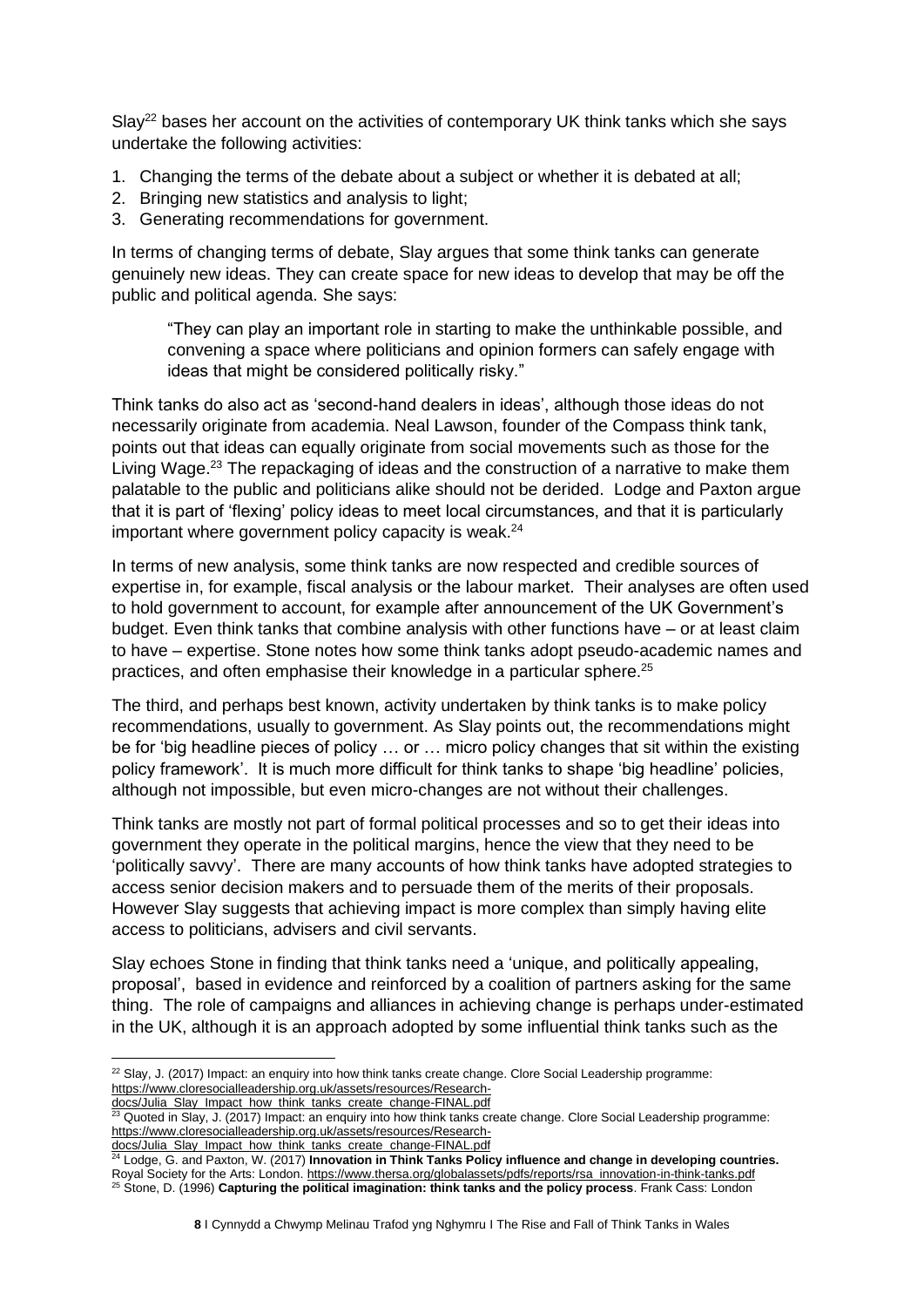Centre for Social Justice and more recently the Joseph Rowntree Foundation. Interestingly, it is a tactic recommended for think tanks in developing economies.<sup>26</sup>

Think tanks are helped or hindered by the political climate. It is much more likely that a think tank's recommendations will be adopted if its values and interests align with those of key decision makers. When the political climate is not right for their particular brand of recommendations, Slay suggests that think tanks can create space for debate of alternative ideas.

## <span id="page-8-0"></span>4. Think tanks in civil society

As with definitions of think tanks there are, unsurprisingly, a wide range of different views about their role in civil society. In a pluralist view, think tanks are seen one of a number of different types of civil society 'actors'.<sup>27</sup> Their policy proposals compete in an 'ideas marketplace', with the superior proposals winning the support of decision makers.<sup>28</sup> Crucially, this view associates strong civil societies and pluralistic political cultures with strong and diverse think tanks.<sup>29</sup>

Critics such as Pautz<sup>30</sup> argue that these pluralist accounts do not recognise power relations in the competition for ideas. This is not just an academic concern: the question of the transparency of think tanks – and in particular who funds them and therefore whose interests they reflect - has risen to the fore recently. It has also been widely-recognised that there are a relatively large number of free-market think tanks and many fewer concerned with social justice, in part reflecting the interests of business donors. Indeed Mulgan suggests that in the UK many businesses prefer to fund think tanks rather than give direct to political parties.<sup>31</sup>

Elite theory recognises the power asymmetries in the market for ideas and sees think tanks executing policy research 'according to the interests of their financiers' and then communicating their findings to decision makers.<sup>32</sup> However, elite theory assumes that all think tanks are funded by corporate interests: while this is clearly the case for some it is not so for all think tanks.

Elite theory also assumes a direct and causal relationship between the elite interests of think tanks and political decisions.<sup>33</sup> There is some evidence that think tanks of a particular ideological view have a major impact on government policy. For example, think tanks such as the Institute of Economic Affairs and the Adam Smith Institute are credited with being instrumental in the rise of Thatcherism,<sup>34</sup> while think tanks such as the Institute for Public Policy Research and Demos were seen as key in the development of New Labour.<sup>35</sup> But not all think tanks are associated with a political party – in particular those that are charities must scrupulously avoid being politically partisan. And some think tanks actively reject elite

<sup>26</sup> Lodge, G. and Paxton, W. (2017) **Innovation in Think Tanks Policy influence and change in developing countries.**  Royal Society for the Arts: London.

<sup>27</sup> McGann, J. (2016) **The Fifth Estate: Think Tanks, Public Policy, and Governance**. Brookings Institution Press: Washington

<sup>28</sup> Pautz, H. (2011). **Revisiting the think-tank phenomenon**. Public Policy and Administration, 26(4), 419–435. <sup>29</sup> Stone, D. (2005) **Think Tanks and Policy Advice in Countries in Transition**. Asian Development Bank. <https://www.adb.org/sites/default/files/publication/156673/adbi-dp36.pdf>

<sup>30</sup> Pautz, H. (2011). **Revisiting the think-tank phenomenon**. Public Policy and Administration, 26(4), 419–435.

<sup>31</sup> Mulgan, G. (2006) Thinking in tanks: the changing ecology of political ideas. Political Quarterly vol. 77 no. 2

<sup>32</sup> Dye (1978) quoted in Pautz, H. (2011). **Revisiting the think-tank phenomenon**. Public Policy and Administration, 26(4), 419–435.

<sup>33</sup> Pautz, H. (2011). **Revisiting the think-tank phenomenon**. Public Policy and Administration, 26(4), 419–435.

<sup>34</sup> Blank, R.C. (2003) From Thatcher to the Third Way: Think-Tanks, Intellectuals and the Blair Project. Ibidem Verlag: Stuttgart <sup>35</sup> Pautz, H. (2011). **New Labour in Government: Think-Tanks and Social Policy Reform, 1997–2001**. British Politics. 6. 187-209. 10.1057/bp.2011.9.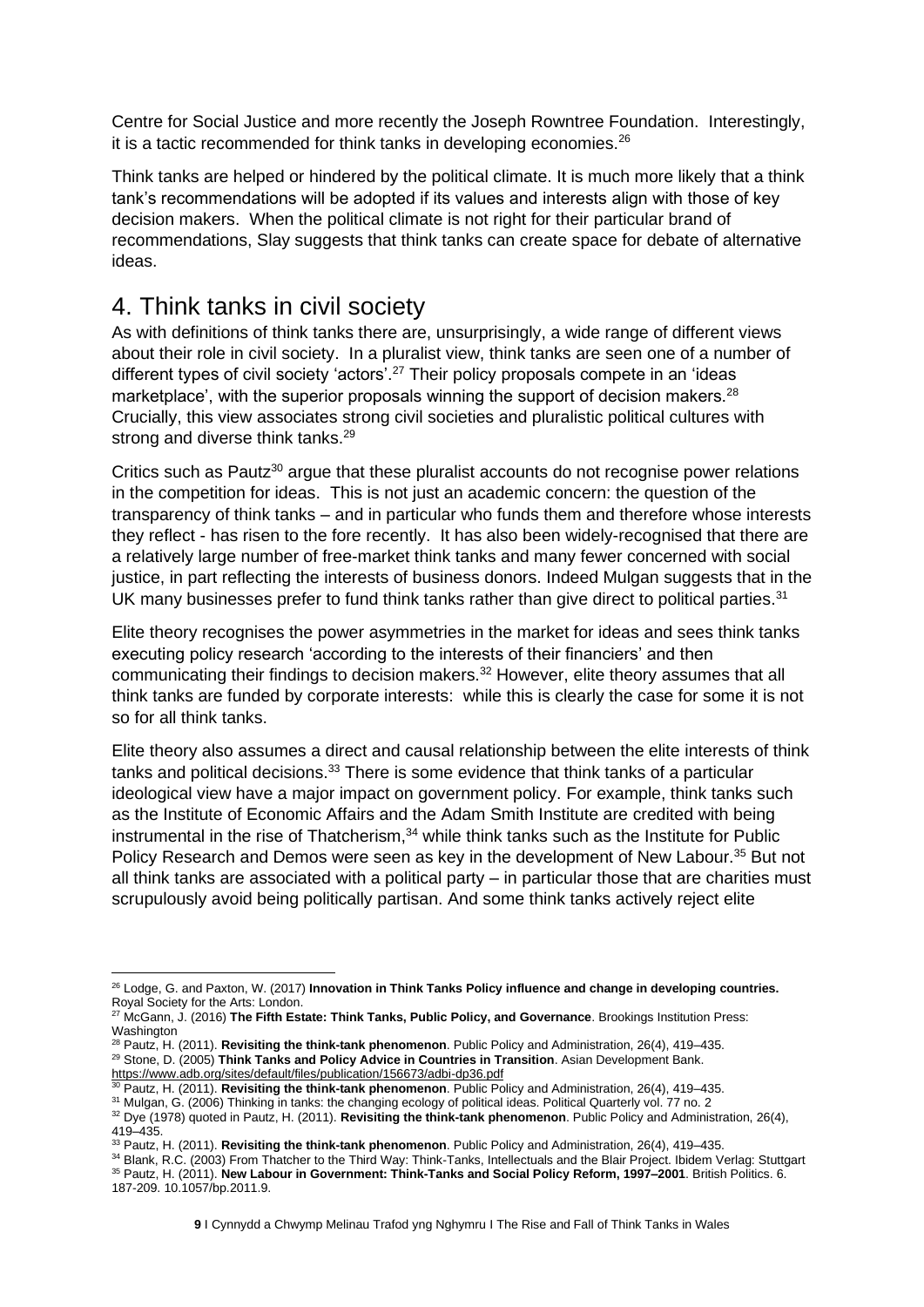interests, deliberately choosing to focus on, for example, people on low- or middle-incomes or on alternative economic models.

Pautz proposes an alternative, neo-Gramscian account of think tanks.<sup>36</sup> He argues that think tanks are 'ideological apparatuses' which produce 'legitimising discourses' which maintain or establish hegemony. Pautz locates think tanks in wider civil society, paraphrasing Gramsci as follows:

Think tanks can be understood as centres 'of formation, of irradiation, of dissemination' of ideas which are not simply 'spontaneously "born" in each individual brain' but need locations where they are produced and from where they can be disseminated as forces in the political struggle for hegemonic equilibrium. (p. 425)

Most insider accounts of think tanks' operations confirm that they navigate the different domains of politics, ideas and implementation, often building networks and alliances – or in Stone's words 'epistemic communities'<sup>37</sup> - to progress their claims as well as seeking direct access to decision-makers. The way in which one think tanks did so is vividly described by the founder of the Adam Smith Institite, Madsen Pirie.<sup>38</sup>

This perspective overlooks the very considerable ideological variety of think tanks – including a number which would claim to be seeking radical change to the existing social order. Moreover, many think tanks are not passive agents but reflect deeply on their role and methods in order to ensure that they engage with, articulate and promote working class or marginalised interests.

In a more practical view, think tanks are often seen to play a positive role in developing economies and democracies. The UN, Overseas Development Council and others have all regarded think tanks as a means of improving evidence-based policy making and of supporting social and economic development. There are now think tanks in Latin America, Africa, China, India, Russia and even Mauritania.<sup>39</sup> Lodge and Paxton argue that think tanks have local knowledge and understanding that they can bring to bear on the policy process. Put simply:

They understand how change happens in their country. By being locally rooted they often have the legitimacy and credibility that external actors lack.<sup>40</sup>

Indeed Lodge and Paxton argue that there is a strong case for donors building up a critical mass of think tanks to support development, and that this should be prioritised over support for other forms of NGOs.

## <span id="page-9-0"></span>5. The emergence of think tanks in Wales

Think tanks of any kind are relatively new phenomenon in Wales. The first think tank in Wales was established in 1987, and their number has grown to eight today. Their development can be broadly divided into three phases.

#### 5.1. First wave: independent civil society think tanks

<span id="page-9-1"></span>The period from the mid 1980s to the early 2010s saw Wales' first three think tanks emerge. All three are autonomous, not-for-profit bodies established by people active in civil society

<sup>36</sup> Pautz, H. (2011). **Revisiting the think-tank phenomenon**. Public Policy and Administration, 26(4), 419–435.

<sup>37</sup> Stone, D. (1996) **Capturing the political imagination: think tanks and the policy process**. Frank Cass: London 38 Pirie, M. (2012) Think Tank: The Story of the Adam Smith Institute. Biteback: London

<sup>&</sup>lt;sup>39</sup> Bruckner, T. (2017) Are think tanks promoting or distorting evidence-based policy? Research

<https://www.researchtoaction.org/2017/04/think-tanks-promoting-distorting-evidence-based-policy/>

<sup>40</sup> Lodge, G. and Paxton, W. (2017) **Innovation in Think Tanks Policy influence and change in developing countries.**  Royal Society for the Arts: London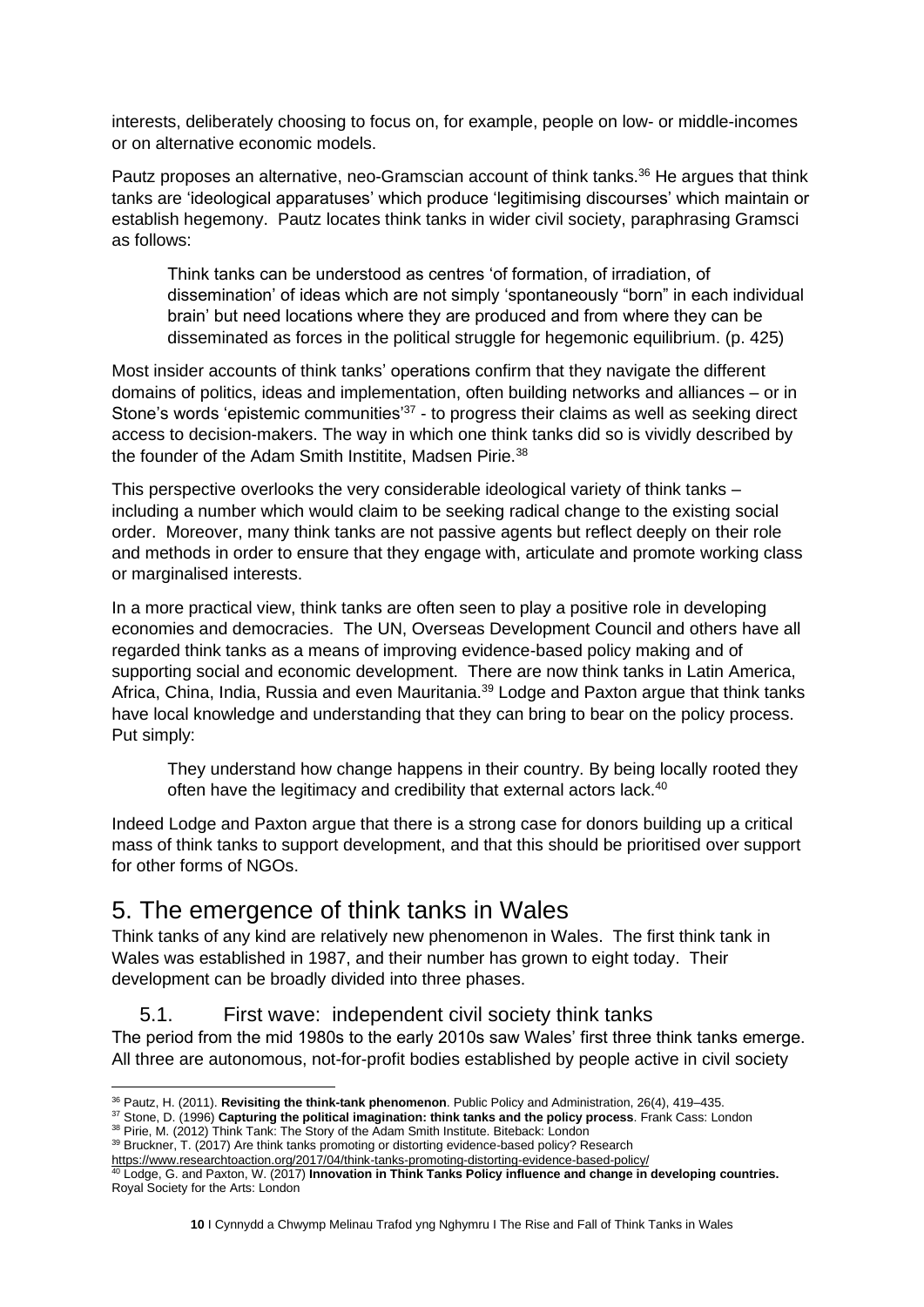rather than another institution. All three had their roots in the view that civil society in Wales was relatively weak, and that they wish to play a role in strengthening it through their various activities. They have adopted rather different ideological positions within this broad purpose.

The first think tank established specifically to work in Wales was the Institute of Welsh Affairs, which was founded in 1987. Former chair and co-founder of the Institute of Welsh Affairs, Geraint Talfan Davies, has described how the idea merged from concerns about the state of the Welsh economy and the lack of new ideas and challenge to the status quo.<sup>41</sup> IWA was concerned that professionals and business people did not have a mechanism to contribute to government thinking. Writing about a proposal to establish an Institute he said:

We argued that "the general failure to harness the intellectual and business communities to a common end … impoverished both debate and action" … What was needed was "a body that can provide regular intellectual challenge to current practice"' *p.139-140*

IWA operated on a voluntary basis, organising discussion lunches and seminars, for many years. It was only in the run-up to devolution that the IWA acquired its first paid staff, in 1996, with the new, devolved government providing a focus for its work.

The Bevan Foundation was established some fourteen years after the Institute for Welsh Affairs, in 2001. The founders shared similar concerns about the weakness of civil society in Wales, aiming to 'give voice' to people excluded from decision-making and enabling people to 'come together'.<sup>42</sup> But whereas IWA was initially concerned with professionals and business people, the Bevan Foundation focused on people in less privileged positions.

Like IWA the Bevan Foundation was also concerned about the lack of policy capacity in Wales and the absence of challenge to the new devolved government and its institutions. Its first director, Paul Starling, said:

There is a profound policy vacuum at the heart of Welsh politics: we have only a handful of lawyers who can draft legislation, and we have even fewer politicians in the assembly who are capable of the thinking necessary to policy. The policy vacuum is palpable - and public despair more so."

It too focused its early work on the young National Assembly for Wales.

Some eleven years after the Bevan Foundation was established, Gorwel was founded by Conservative Assembly Member David Melding. Ahead of its launch, he too saw the need for more public debate although from a centre-right perspective. He said:

'We just feel as a force, as a source of ideas and inspiration, the centre-right has not had the priority it needs and we need for the people of Wales to get the best social economic policies possible … It really is meant to be the platform for discussion of ideas' 43

#### 5.2. Second wave: evidence-based think tanks

<span id="page-10-0"></span>The second wave of Welsh think tanks coincided with the rise of interest in the importance of evidence in public policy. A concern with evidence-based policy-making dates back to the

<sup>41</sup> Talfan Davies, G. (2008) **Unfinished business: recollections and reflections on the arts, media and a young democracy.** Seren: Bridgend

<sup>42</sup> Starling, P. (2001) **Wales must rediscover Bevan**, New Statesman 5th March

<sup>&</sup>lt;sup>43</sup> BBC Wales News (2012) David Melding AM reveals new social-economic think-tank plan, 20<sup>th</sup> May <https://www.bbc.co.uk/news/uk-wales-politics-18136200>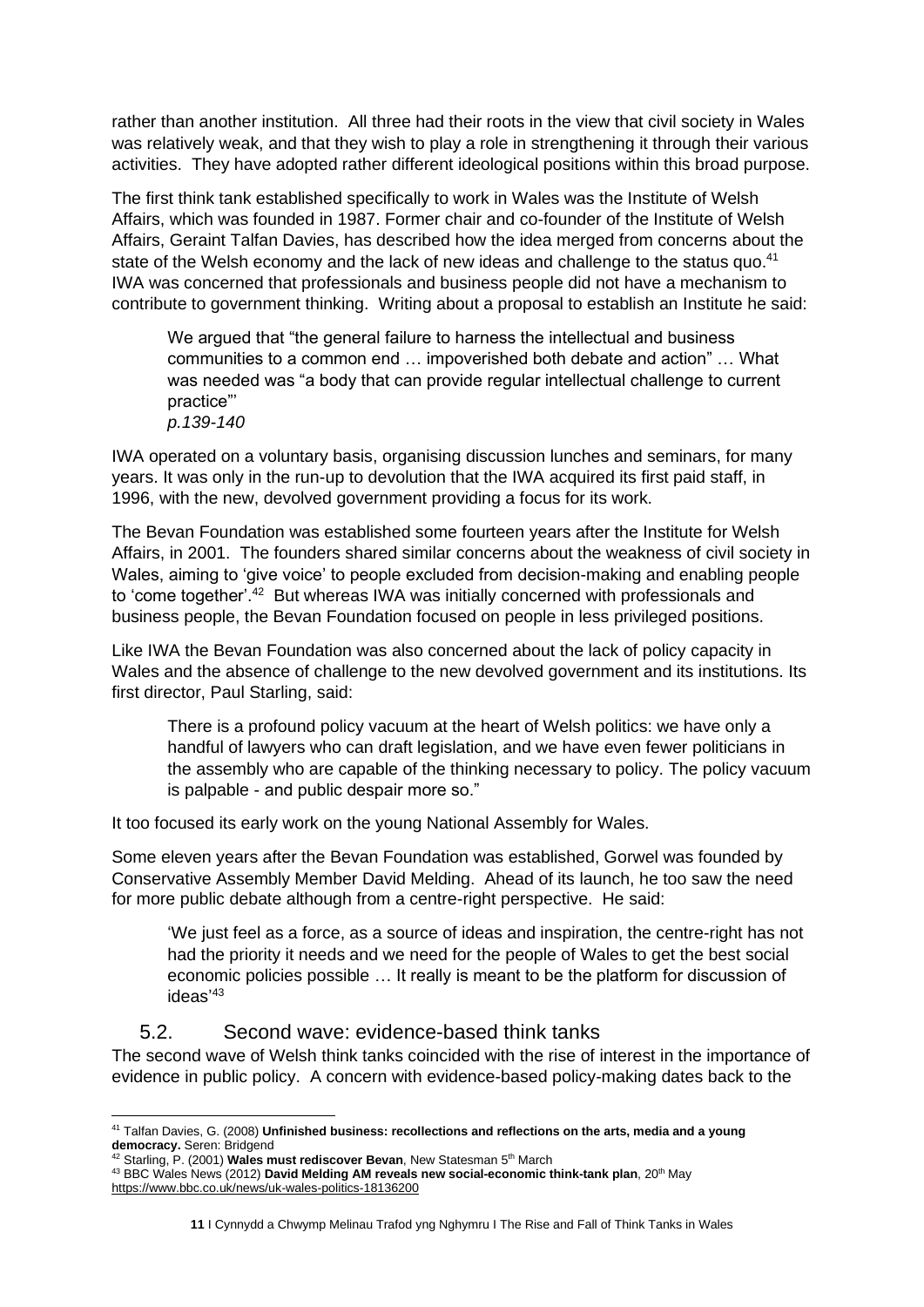early days of the Blair Government but gathered momentum as the 2010 coalition government launched various programmes including UK organisations such as NESTA and the network of 'What Works' centres. Their aim was to assist the 'gathering, assessing and sharing the most robust evidence to inform policy and service delivery'.<sup>44</sup>

The major initiative to bring evidence to Welsh public policy came with the creation of the Public Policy Institute Wales. A proposal to establish a policy institute was included in the 2011 Welsh Labour Party manifesto, with the express aim of bringing evidence-based policymaking into the heart of government. Former Welsh Ministers were keen to present their approach as responses to the specific challenges of informing and developing public policy in a devolved context.<sup>45</sup> <sup>46</sup> However, the inclusion of a 'What Works' centre within the new devolved body suggests that at that there had been at least some leakage of the UK Government's approach into that of the Welsh Government.

The first Welsh Government and ESRC contracts for a policy institute were won by a consortium of universities led by Cardiff University. It began operations as the Public Policy Institute for Wales (PPIW) in 2013. It had a strong and direct relationship with Welsh Ministers: they commissioned specific pieces of work and then used PPIWs' advice 'to inform our decisions, to focus our interventions, to target our policies<sup>'47</sup>.

In 2017, a new contract awarded by the Welsh Government and ESRC to Cardiff University saw the PPIW became the Welsh Centre for Public Policy' (WCPP). As well as providing evidence to the Welsh Government, it also has a role as a What Works Centre and undertakes research on its own initiative. The WCPP describes its current role as follows:

The Centre collaborates with leading policy experts to provide ministers, the civil service and public services with high quality evidence and independent advice that helps them to improve policy decisions and outcomes.<sup>48</sup>

The centre has continued to contribute to Welsh Government decision-making, with the current First Minister saying:

"It gives us high-quality independent evidence to challenge current assumptions and improve our decisions."<sup>49</sup>

Although WCPP was and remains by far the largest evidence-oriented think tank in Wales it was not the only one to emerge to provide evidence-based advice to government.

The newest evidence-based think tanks to be established are both at Swansea University and are not directly government-funded. The Bevan Commission – nothing to do with the Bevan Foundation – is a health-oriented think tank 'hosted and supported' by Swansea University.<sup>50</sup> It was set up by then Health Minister, Edwina Hart, at the end of 2008 as an advisory body to address 'the needs of Wales and the concerns of the Minister, but [be]

<sup>44</sup> UK Government (2013) **Press release: New world leading evidence centres to drive better decisions across £200 billion of public service**s [https://www.gov.uk/government/news/new-world-leading-evidence-centres-to-drive-better-decisions](https://www.gov.uk/government/news/new-world-leading-evidence-centres-to-drive-better-decisions-across-200bn-of-public-services)[across-200bn-of-public-services](https://www.gov.uk/government/news/new-world-leading-evidence-centres-to-drive-better-decisions-across-200bn-of-public-services)

<sup>&</sup>lt;sup>5</sup> Andrews, L. (2017) **How can we demonstrate the public value of evidence-based policy making when government ministers declare that the people 'have had enough of experts'**? *Palgrave Communications* 3,11

<sup>46</sup> Jones, C. (2012) **New Welsh Institute for Public Policy to bridge research and government**. The Guardian, 5th November<https://www.theguardian.com/public-leaders-network/2012/nov/15/welsh-institute-policy-carwyn-jones> <sup>47</sup> Cardiff University, quoted in Andrews, L. (2017) **How can we demonstrate the public value of evidence-based policy making when government ministers declare that the people 'have had enough of experts'**? *Palgrave Communications* 3,11

<sup>48</sup> Wales Centre for Public Policy website<https://www.wcpp.org.uk/about/> accessed 16<sup>th</sup> September 2019

<sup>49</sup> Wales Centre for Public Policy news item Wales Centre for Public Policy acclaimed for outstanding impact on policy in Wales, 16<sup>th</sup> July 2019[. https://www.wcpp.org.uk/news-and-media/news-article/wales-centre-for-public-policy-acclaimed-for](https://www.wcpp.org.uk/news-and-media/news-article/wales-centre-for-public-policy-acclaimed-for-outstanding-impact-on-policy-in-wales/)[outstanding-impact-on-policy-in-wales/](https://www.wcpp.org.uk/news-and-media/news-article/wales-centre-for-public-policy-acclaimed-for-outstanding-impact-on-policy-in-wales/) accessed 16<sup>th</sup> September 2019

<sup>&</sup>lt;sup>50</sup> Bevan Commission websit[e http://www.bevancommission.org/en/about](http://www.bevancommission.org/en/about) accessed 16th September 2019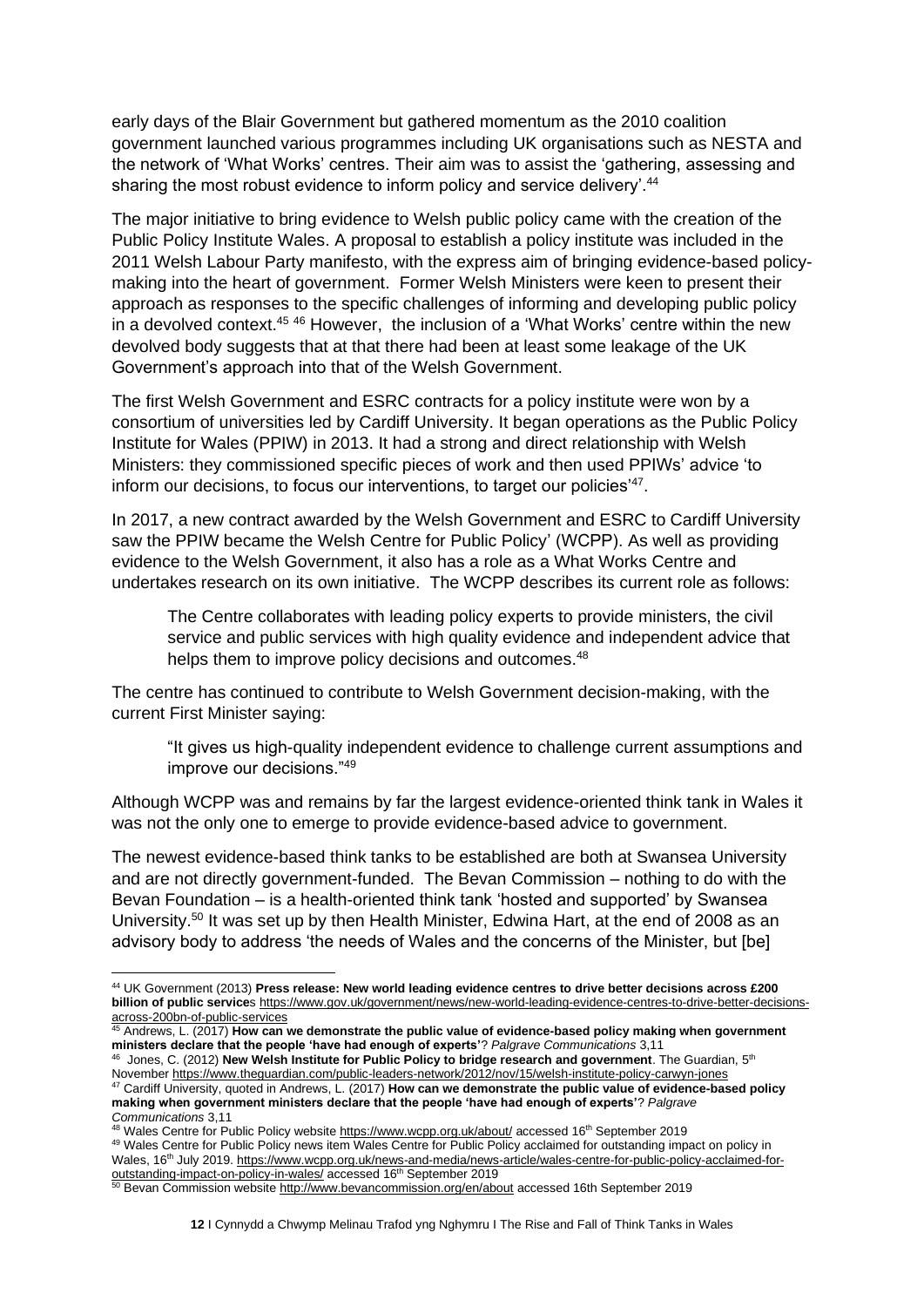independent and able to raise and debate contentious issues free from ideological considerations'.<sup>51</sup> It transferred to Public Health Wales in 2015<sup>52</sup> and then to Swansea University in 2016. It now aims to inform thinking and practice in a range of health organisations, not only in Wales but world-wide.

The Morgan Academy was established as part of Swansea University in 2017. Named after Rhodri Morgan, former First Minister and Chancellor of the University, it aims to use research evidence to 'deal with the pressing 'wicked issues' of public policy in Wales and the wider World.<sup>'53</sup> It too has its sights on a wide range of bodies which might use its evidence, not only in Wales but globally.

## 5.3. Third wave: political think tanks

<span id="page-12-0"></span>The third and final wave of think tanks comprises overtly political bodies, and may well reflect the current political climate. Although former Welsh Minister Huw Lewis attempted to establish a Labour Party think tank in 2007 entitled 'Wales 20:20', it proved short-lived.<sup>54</sup> Wales' two recent political think tanks were established in 2017. The Centre for Welsh Studies was launched in February that year, inspired by the vote to leave the EU. It claims to be the only right-wing, pro-Brexit think tank in Wales, and has a significant presence of Brexit-supporters on its management board. Despite its high-profile launch<sup>55</sup> the Centre for Welsh Studies is all but dormant – it was recently threatened with being struck off the register of companies for inactivity.<sup>56</sup>

Shortly after the Centre for Welsh Studies appeared, Nova Cambria was launched by Adam Price AM at Plaid Cymru's 2017 Spring conference to be a 'platform for innovative ideas' that 'address Wales's aspirations and problems'. 57 It is strongly linked to Plaid Cymru: for example Plaid Cymru members receive its magazine as part of their subscription and it also includes several prominent Plaid Cymru supporters on its board and as contributors to its work. Despite this, it claims to provide a 'space for policy discussion, and non-sectarian, cross-party debate.'<sup>58</sup>

# <span id="page-12-1"></span>6. What Welsh think tanks do

Like think tanks elsewhere in the UK, Welsh think tanks are concerned with ideas. And like all think tanks, they have a core output of articles, reports and events. But despite this, they are not all the same with variation in their outputs and ways of working. This section considers the activities of Welsh think tanks based on how they describe their work, e.g. on their websites or strategies. Table 1 shows the range and scale of Welsh think tanks' activity, based on a review of their websites for the period April – August 2019 and their latest annual report and accounts (if available).

## 6.1. Types of activity

<span id="page-12-2"></span>In terms of subject matter, an analysis of the three most recent reports published on think tanks' websites show that they are almost all concerned with socio-economic issues. The

<sup>51</sup> Bevan Commission (2011) NHS Wales: Forging a better future

<https://gweddill.gov.wales/docs/dhss/publications/110606bevan1en.pdf>

 $52$  Public Health Wales (2015) Bevan Commission Memorandum of Understanding – report to board, 15<sup>th</sup> April.

[http://www2.nphs.wales.nhs.uk:8080/PHWPapersDocs.nsf/\(\\$All\)/B9417E47D69DBD9F80257E2A00582393/\\$File/38%2012%2](http://www2.nphs.wales.nhs.uk:8080/PHWPapersDocs.nsf/($All)/B9417E47D69DBD9F80257E2A00582393/$File/38%2012%20Bevan%20Commission%20hosting%20agreement.pdf?OpenElement) [0Bevan%20Commission%20hosting%20agreement.pdf?OpenElement](http://www2.nphs.wales.nhs.uk:8080/PHWPapersDocs.nsf/($All)/B9417E47D69DBD9F80257E2A00582393/$File/38%2012%20Bevan%20Commission%20hosting%20agreement.pdf?OpenElement)

Morgan Academy website<https://www.swansea.ac.uk/morganacademy/morgan-what-we-do/> accessed 16<sup>th</sup> September 2019 <sup>54</sup> Walesonline (2007) **Dumped minister's wake-up call for Welsh Labour Party,** 16th August

https://www.walesonline.co.uk/news/dumped-ministers-wake-up-call-welsh-2232459

<sup>&</sup>lt;sup>5</sup> Masters, A. (2017) First 'openly Brexit' Welsh think tank launches, 16<sup>th</sup> February[. https://www.itv.com/news/wales/2017-02-](https://www.itv.com/news/wales/2017-02-16/first-openly-brexit-welsh-think-tank-launches/) [16/first-openly-brexit-welsh-think-tank-launches/](https://www.itv.com/news/wales/2017-02-16/first-openly-brexit-welsh-think-tank-launches/)

<sup>56</sup> Companies House register:<https://beta.companieshouse.gov.uk/company/10583930/filing-history>

<sup>57</sup> Nova Cambria websit[e http://www.novacambria.wales/about-us](http://www.novacambria.wales/about-us) accessed 16th September 2019

<sup>58</sup> Nova Cambria websit[e http://www.novacambria.wales/about-us](http://www.novacambria.wales/about-us) accessed 16th September 2019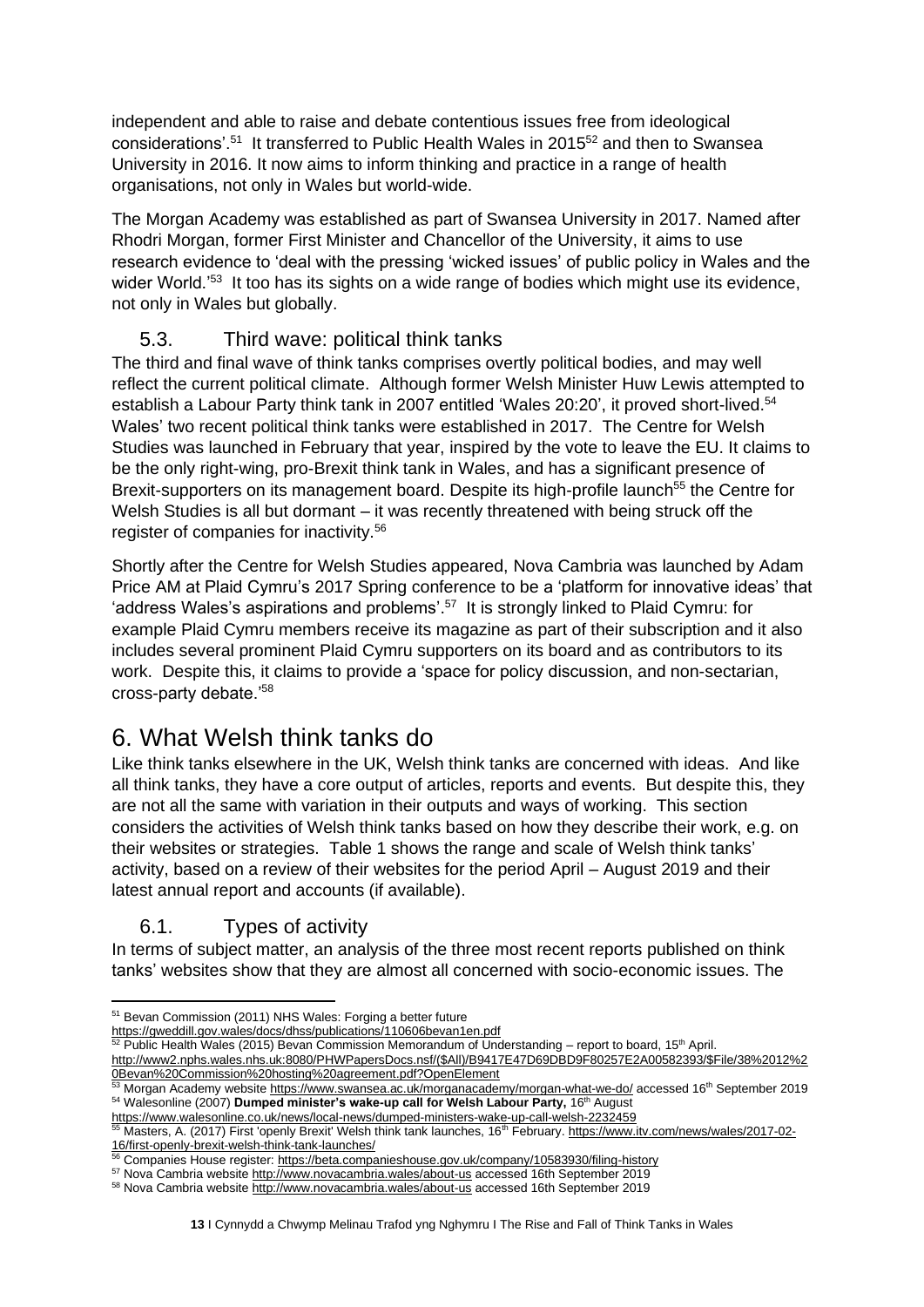themes within that are varied but as might be expected are mostly (but not exclusively) concerned with devolved matters rather than UK Government responsibilities.

In terms of activity, most Welsh think tanks have output that is typical of these bodies, involving a mix of articles, reports, magazines and events. Most Welsh think tank publications – including reports and online articles - involve output by their own staff, not least because they have expertise in the subject under consideration. However the Institute of Welsh Affairs is notable for explicitly providing a public space for debate with articles on its website and in its magazine commissioned from guest authors. These are mostly drawn from professional, third sector and business communities, continuing its original mission of providing a platform for groups in civil society.<sup>59</sup> Wales' political think tanks also rely on guest output, often by members of their boards.

There are more differences in how think tanks work. The evidence-based think tanks draw on the expertise of university staff, as might be expected, which is then collated into outputs such as reports and online articles. The political think tanks, again as might be expected, draw on the thinking of their members and supporters.

The Bevan Foundation and Institute of Welsh Affairs are different again. The IWA convenes cross sectoral stakeholders to produce evidence and secure commitments to 'bright ideas to transform Wales'. These are based on three new themes identified by its membership. In addition, advisory groups of members and experts from different sectors steer specific funded projects. The Bevan Foundation's model is to employ staff with expertise in its areas of interest. An explicit element in its theory of change is to generate evidence and insights by listening to people affected by an issue, as well as securing expert input via small advisory groups.

The Bevan Commission has a slightly different approach. Its main activity is to support innovation in practice through its Bevan Academy and an 'exemplar programme', although it does have some output of reports and articles that are mostly related to the programme.

#### 6.2. Legal Status and finance

<span id="page-13-0"></span>Despite their modest number, Welsh think tanks take a variety of forms. Table 2 summarises the legal form, income and expenditure and staff numbers of each think tanks.

Wales' think tanks are a mix of companies limited by guarantee some of which are charities, university departments and one private company. The small scale and relative fragility of Wales' think tanks stand out, with one notable exception. Several think tanks have a negligible income and none except WCPP has an income of more than £400,000. In contrast, UK think tanks typically have incomes of several million pounds: the Institute for Fiscal Studies' income in its last financial year was £8.8 million, the New Economic Foundation's was £3.3 million and the Institute for Public Policy Research's £3 million.

All but the WCPP have modest staff numbers or no staff at all. Those without staff rely on volunteer efforts to maintain their output, update their websites and organise events. The WCPP is the exception with a relatively large staff and some financial security, at least compared with others.

<sup>&</sup>lt;sup>59</sup> Its latest strategy focuses on enabling wider participation in public debate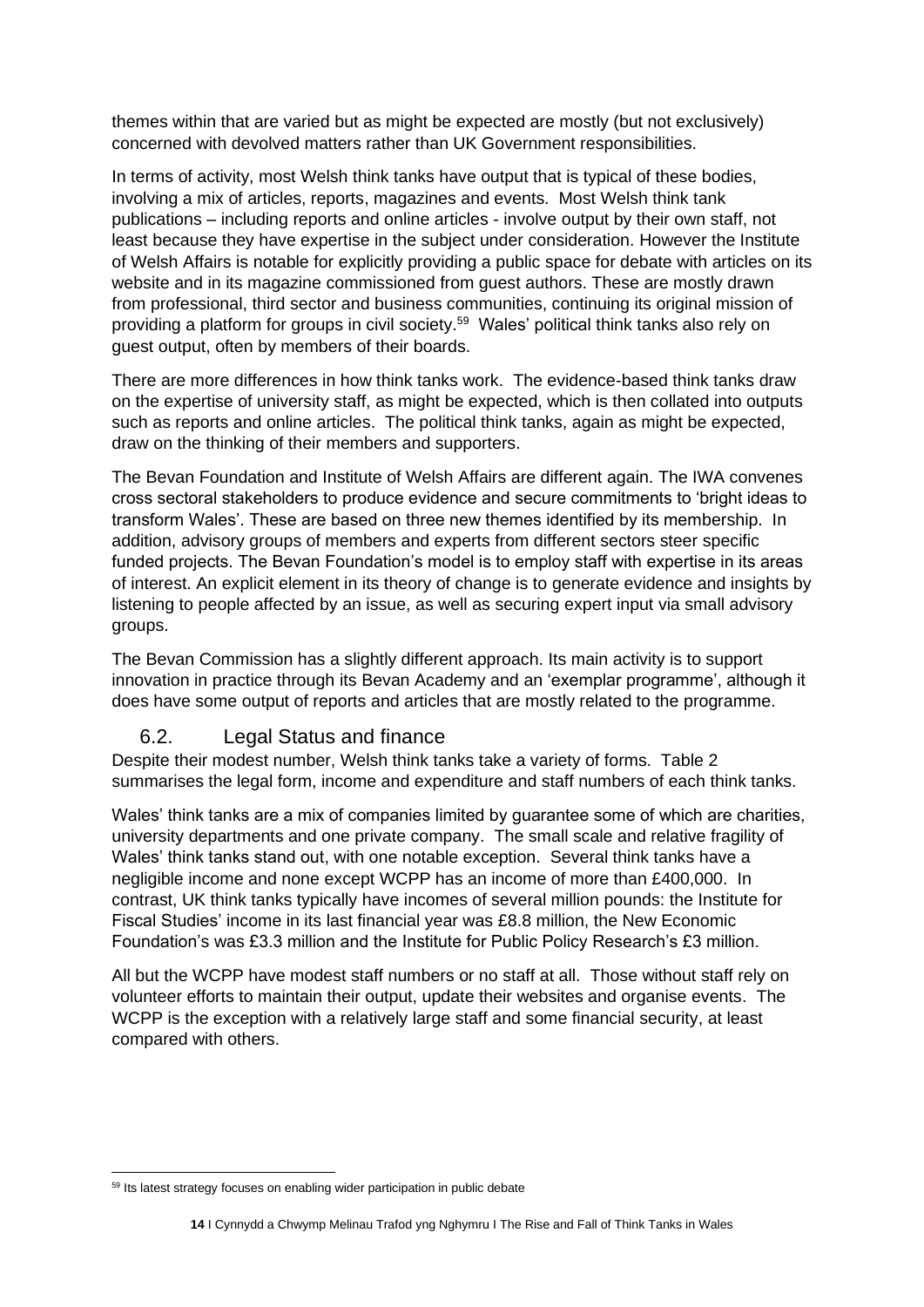#### **Table 1: Overview of Welsh Think Tank Activity**

|                                       | Three most recent reports                                                                                                                   |                                                                                                                                                |                                                                                     | <b>Online articles</b>                                                                                                        | <b>Magazine</b>                             | <b>Events</b>                                                                                 | <b>Other activities</b>                                                                                                 | <b>Notes</b>                                                                   |
|---------------------------------------|---------------------------------------------------------------------------------------------------------------------------------------------|------------------------------------------------------------------------------------------------------------------------------------------------|-------------------------------------------------------------------------------------|-------------------------------------------------------------------------------------------------------------------------------|---------------------------------------------|-----------------------------------------------------------------------------------------------|-------------------------------------------------------------------------------------------------------------------------|--------------------------------------------------------------------------------|
| Bevan<br>Commission                   | <b>Health</b><br>Seeing the Big<br>picture: and<br>evaluation of<br>the Bevan<br>Exemplar<br>Programme<br>(Jan. 2019)                       | <b>Health</b><br>Transformation<br>from within: a<br>compendium<br>showcasing<br>Bevan<br>Exemplar<br>projects from<br>2017-18.<br>(Jan. 2019) | <b>Health</b><br>Measuring<br>healthcare<br>outcomes<br>(Dec 2018)                  | Articles on<br>average three<br>times a month<br>but none<br>published since<br>April 2019.<br>Mostly by 'Bevan<br>advocates' | <b>No</b>                                   | Annual<br>conference,<br>plus ad hoc<br>events                                                | 'Bevan<br>Innovators'<br>programme for<br>health care<br>professionals to<br>trial and test out<br>innovative<br>ideas. | The Bevan<br>Commission's<br>most recent<br>work<br>programme<br>ends in 2019. |
| Bevan<br>Foundation                   | <b>Poverty</b><br>Back to<br>school? Local<br>variations in<br>help with costs<br>of school meals<br>and school<br>uniforms<br>(Sept. 2019) | <b>Poverty</b><br><b>Putting Poverty</b><br>at the centre of<br>the Welsh<br>Government's<br>2020/21 budget<br>(August 2019)                   | <b>Economy</b><br>Prosperous<br>valleys,<br>resilient<br>communities<br>(July 2019) | Articles on<br>average once a<br>week, mostly by<br>staff.                                                                    | Yes -<br>Exchange<br>published 3 x<br>year. | Yes. Ad hoc<br>mix of<br>conferences,<br>seminars,<br>round table<br>discussions<br>and talks | Regular<br>submission of<br>evidence to<br>Welsh<br>Government<br>consultations<br>and assembly<br>inquiries.           |                                                                                |
| Centre for<br>Welsh<br><b>Studies</b> | <b>Economy</b><br>Cut then scrap:<br>The case<br>against Air<br>Passenger<br>Duty<br>(March 2019)                                           | <b>Government</b><br>A Lobbyist<br>Register for<br>Wales<br>(March 2018)                                                                       | <b>Brexit</b><br>Brexit and a<br><b>UK Customs</b><br>Union<br>(Feb 2018)           | Intermittent<br>articles by guest<br>writers.                                                                                 | <b>No</b>                                   | None since<br>2017.                                                                           | <b>No</b>                                                                                                               |                                                                                |
| Gorwel                                | <b>Government</b><br>Playing the<br>royal card: A<br>royal palace for<br>Wales?<br>(April 2018                                              | <b>Politics</b><br><b>Regional AMs</b><br>and<br>representative<br>democracy<br>(June 2017)                                                    | <b>Equality</b><br>A plea for pan-<br>generational<br>fairness<br>(January<br>2017) | Very intermittent<br>articles and news<br>items                                                                               | <b>No</b>                                   | Intermittent.                                                                                 | No.                                                                                                                     |                                                                                |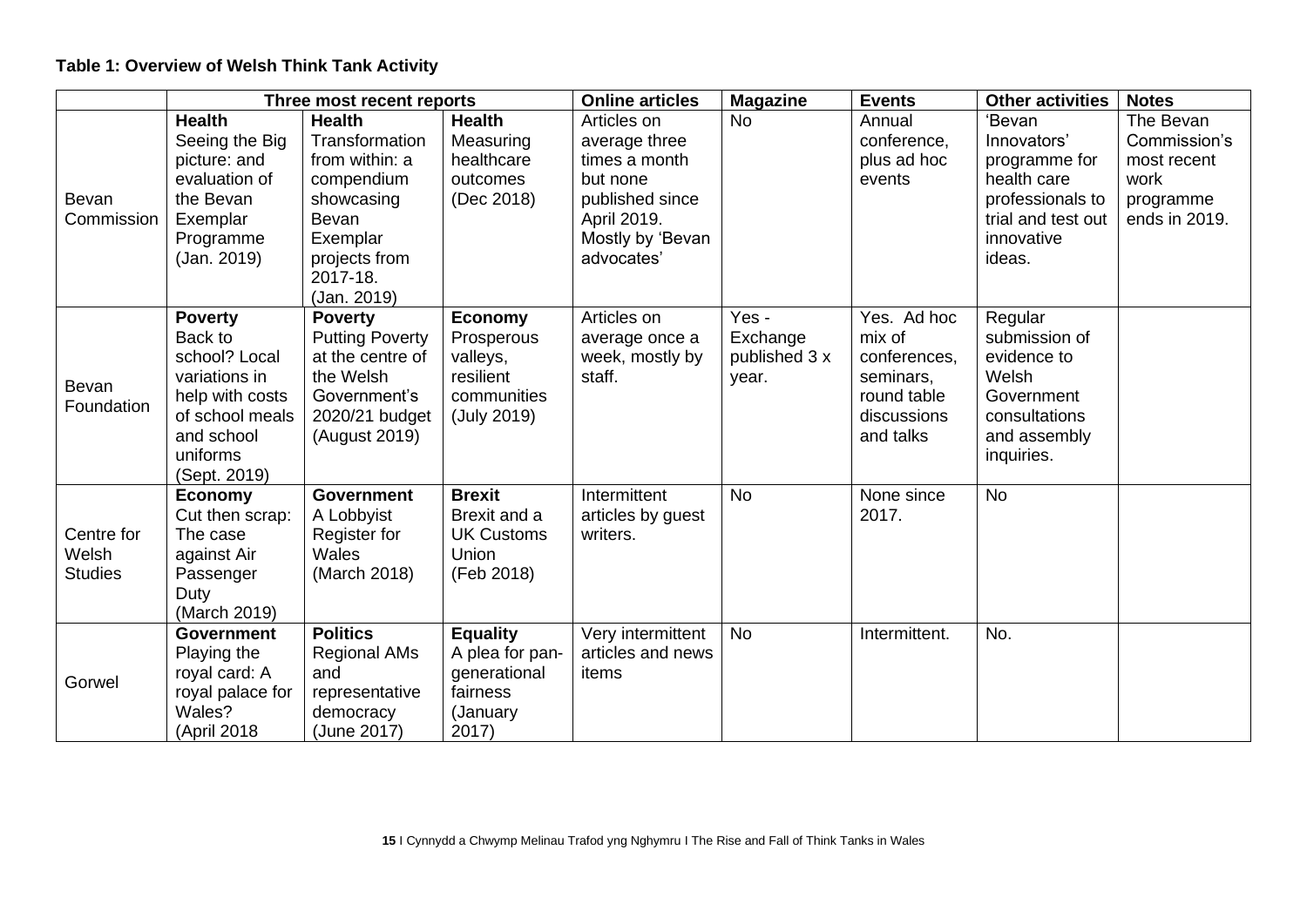| Institute of<br>Welsh<br><b>Affairs</b>        | Economy &<br>energy<br>Factors<br>influencing<br>local and<br>community<br>engagement in<br>renewable<br>energy<br>(April 2019) | Economy &<br>energy<br>A plan for<br>Wales'<br>renewable<br>energy future.<br><b>Essential</b><br>actions to re-<br>energise Wales<br>by 2035<br>(March 2019) | Economy &<br>energy<br>How to<br>protect,<br>promote and<br>achieve scale<br>in community<br>and local<br>ownership of<br>renewable<br>energy<br>(March 2019) | <b>Click on Wales:</b><br>publishes 5<br>articles a week<br>by guest writers.<br><b>Podcast series:</b><br>approx. monthly<br>but most recent<br>in May 2019 | Yes - Agenda<br>published 2 x<br>year.                                                 | Yes.<br>Professional<br>training,<br>roundtable<br>discussions,<br>project<br>launches,<br>conferences. | <b>IWA fellows</b><br>recognise<br>contribution to<br>civil society.<br>Occasional<br>evidence to<br>Welsh<br>Government<br>consultations<br>and Assembly<br>inquiries. | New strategy<br>for publication<br>in autumn<br>2019. |
|------------------------------------------------|---------------------------------------------------------------------------------------------------------------------------------|---------------------------------------------------------------------------------------------------------------------------------------------------------------|---------------------------------------------------------------------------------------------------------------------------------------------------------------|--------------------------------------------------------------------------------------------------------------------------------------------------------------|----------------------------------------------------------------------------------------|---------------------------------------------------------------------------------------------------------|-------------------------------------------------------------------------------------------------------------------------------------------------------------------------|-------------------------------------------------------|
| Morgan<br>Academy<br>$[1]$                     |                                                                                                                                 | None published                                                                                                                                                |                                                                                                                                                               | Monthly articles<br>by staff and<br>students. Most<br>recent in June<br>2019.                                                                                | No.                                                                                    | Yes, ad hoc<br>programme of<br>conferences,<br>seminars and<br>talks.                                   | <b>No</b>                                                                                                                                                               |                                                       |
| Nova<br>Cambria                                | None published                                                                                                                  |                                                                                                                                                               |                                                                                                                                                               | Blog: less than<br>monthly.<br>Essays and<br>articles: ad hoc -<br>frequency<br>unclear.                                                                     | New Nation x<br>quarterly.                                                             | None listed                                                                                             | <b>No</b>                                                                                                                                                               |                                                       |
| <b>Wales</b><br>Centre for<br>Public<br>Policy | <b>Government</b><br>At the Tipping<br>Point: Welsh<br>Local<br>Government<br>and Austerity<br>(June 2019)                      | <b>Social Care</b><br>Analysis of the<br>Factors<br>Contributing to<br>the High Rates<br>of Care in<br>Wales<br>(May 2019)                                    | Governance<br>Powers and<br><b>Policy Levers</b><br>- What works<br>in delivering<br>Welsh<br>Government<br>policies?<br>(May 2019)                           | Commentary: 1-<br>2 per month,<br>linked to<br>publications.<br>Podcasts: only 1<br>released.                                                                | Research<br>Apprenticeship<br>Scheme<br><b>Policy Fellows</b><br>scheme<br>Secondments | Forward work<br>programme<br>published<br>autumn 2019                                                   | <b>No</b>                                                                                                                                                               |                                                       |

[1] The output of the Morgan Academy has been affected by the death of its Director, Prof Mike Sullivan.

Note: The table is based on information published on think tanks' websites in w.b. 2<sup>nd</sup> September 2019. It does not therefore reflect activity that the think tank has not publicised nor forthcoming activity which had not been published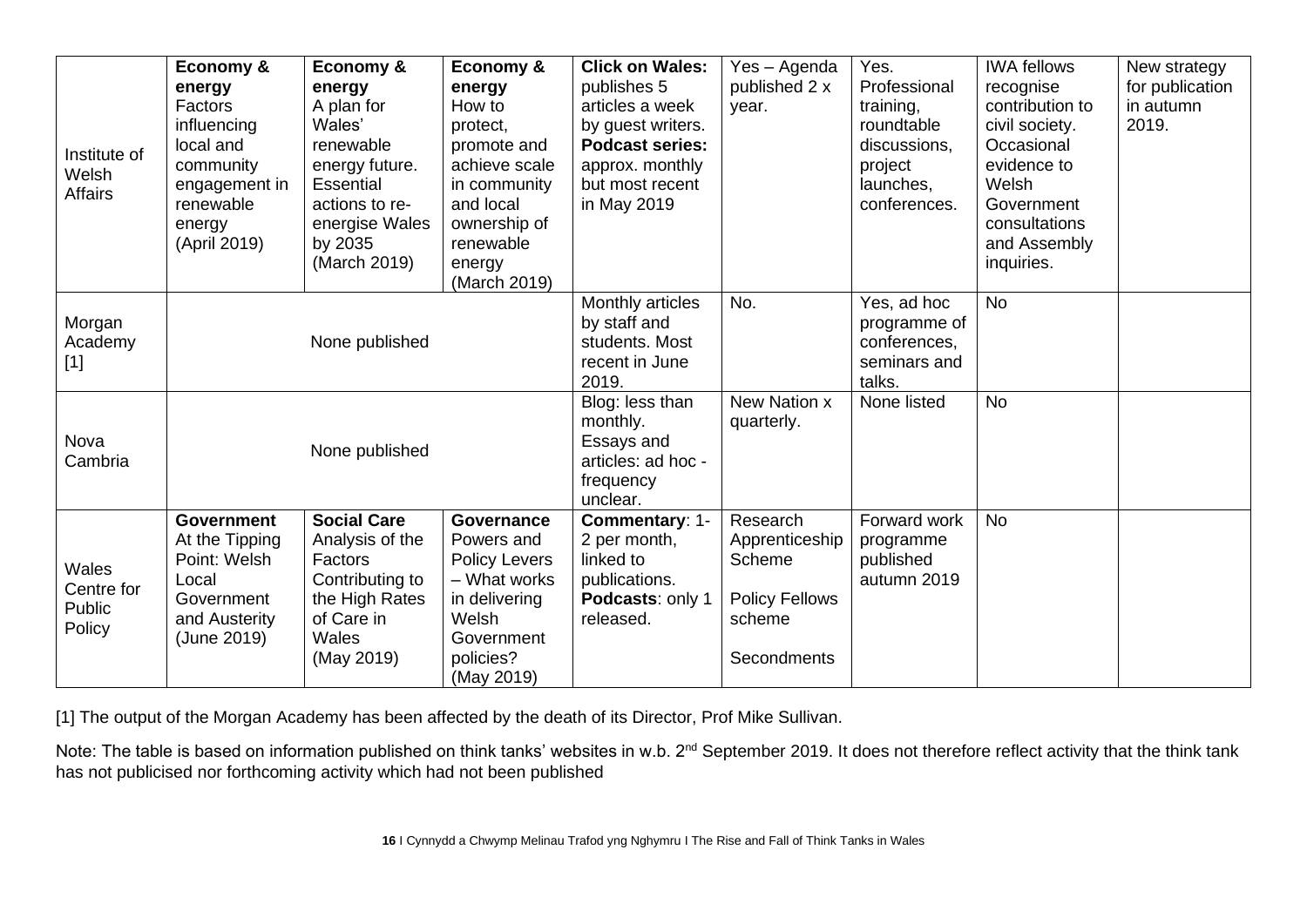#### **Table 2: Legal and financial status of Welsh think tanks**

| <b>Bevan</b><br><b>Commission</b>               | Company limited by guarantee                       | Accounts not yet available                                                                                                                                       | 6                       |
|-------------------------------------------------|----------------------------------------------------|------------------------------------------------------------------------------------------------------------------------------------------------------------------|-------------------------|
| <b>Bevan</b><br><b>Foundation</b>               | Company limited by guarantee<br>Registered charity | Income: £244,000*<br>Expenditure: £175,837<br>Free reserves: £77,328<br>* Including income received in<br>advance                                                | 4                       |
| <b>Centre for Welsh</b><br><b>Studies</b>       | Company limited by share<br>capital                | Net assets: £9                                                                                                                                                   | None                    |
| Gorwel                                          | Company limited by guarantee                       | Net assets: £14,659                                                                                                                                              | $\overline{2}$          |
| <b>Institute of Welsh</b><br><b>Affairs</b>     | Company limited by guarantee<br>Registered charity | Income: £327,008<br>Expenditure: £314,168<br>Free reserves: £70,280                                                                                              | 6                       |
| <b>Morgan Academy</b>                           | Part of Swansea University                         | Not available                                                                                                                                                    | 9 listed on<br>website  |
| <b>Nova Cambria</b>                             | Company limited by guarantee                       | Not yet submitted                                                                                                                                                | <b>Not</b><br>available |
| <b>Wales Centre for</b><br><b>Public Policy</b> | Part of Cardiff University                         | Research Grant of £5 million<br>over five year period from ESRC<br>and Welsh Government (plus<br>£1.75 million institutional<br>support from Cardiff University) | 17 listed on<br>website |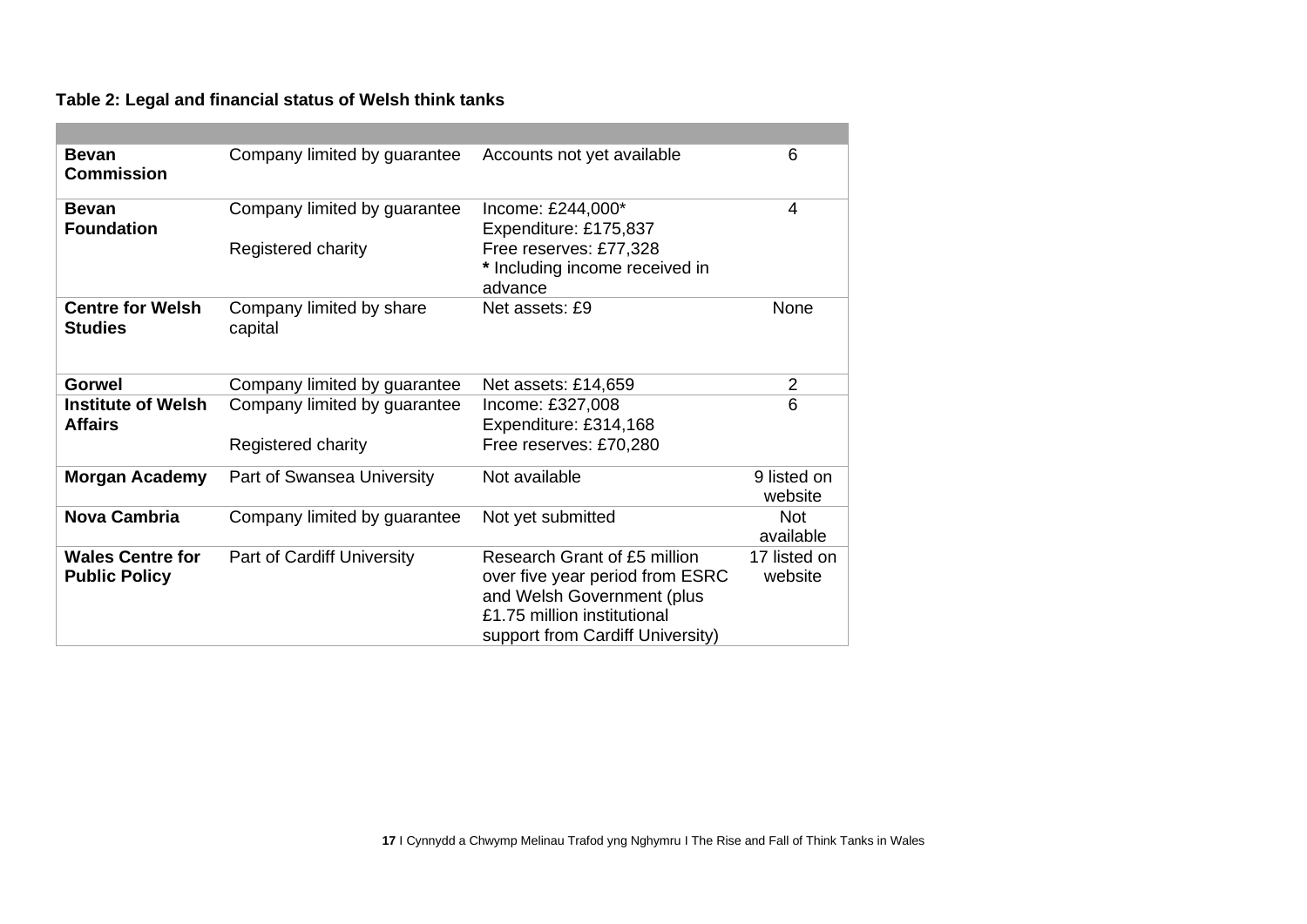# <span id="page-17-0"></span>7. Challenges

Think tanks as a whole are under pressure. In an excoriating essay written in 2008, Gerry Hassan accuses think tanks of both right and left of becoming part of the political establishment they wish to influence.<sup>60</sup> They generate 'bland, meaningless, interchangeable phrases' about 'micro-delivery and buzz words' rather than the real challenges of the day. Their ideas are produced by 'identikit people', they are used as platforms by politicians, and they fail to reflect on their own role and practice.

While Hassan's vitriolic comments are arguably exaggerated and sweeping, there are some real concerns about the activities of at least some think tanks. These concerns do not appear to apply to Welsh think tanks, almost all of which are transparent about their funding and objectives. Nevertheless, these challenges risk spilling over into Wales, affecting think tanks' collective reputation.

## 7.1. Transparency

<span id="page-17-1"></span>A key concern about UK think tanks is their openness about funding. Funding matters – it is a rare donor or benefactor who expects absolutely nothing in return. Globally, the organisation Transparify rates think tanks according to how open they are about their funding and other factors.<sup>61</sup> In the UK, it rates seven think tanks as 'highly opaque and deceptive', accusing them of 'taking money from hidden hands behind closed doors'.<sup>62</sup> WhoFundsYou similarly assesses UK think tanks.<sup>63</sup> It has awarded the lowest ranking to five UK organisations, four of which are also on the Transparify list of opaque organisations. As an anonymous contributor to the Economist put it:

… far from being engrossed in the noble pursuit of truth and reason, some … thinktanks have begun to look more like brainy guns for hire, prepared to shoot off whatever argument a country or corporation gives them<sup>64</sup>

No Welsh think tanks are rated by Transparify of WhoFundsYou, but most are relatively open about their activities. Those Welsh think tanks for which accounts are available make clear the origins of their major funding, although the funding of those which have yet to present accounts or which are part of bigger institutions is not known.

## 7.2. Financial sustainability

<span id="page-17-2"></span>A much less often articulated concern for UK think tanks is their financial sustainability, although think tank fortunes do fluctuate as they come into or fall out of favour. For Welsh think tanks it is arguably the primary challenge. Civil society and political think tanks not only have small budgets but they also have fragile incomes. Both the Bevan Foundation and IWA report significant challenges in meeting their 'core' costs – overheads such as premises, accountancy and communications budgets.<sup>65 66</sup> Both are also heavily reliant on income from trusts and foundations for their project work and on small-scale commercial activity. This means that their income can fluctuate from year to year – it is only very recently that both these civil society think tanks have been able to recruit staff to project roles.

<sup>&</sup>lt;sup>60</sup> Hassan, G. (2008) **The Limits of the 'Think Tank' Revolution**. Open Democracy, 8<sup>th</sup> September. https://www.opendemocracy.net › the-limits-of-the-think-tank-revolution

<sup>&</sup>lt;sup>61</sup> Transparify websit[e https://www.transparify.org/](https://www.transparify.org/) accessed 16<sup>th</sup> September

<sup>62</sup> Transparify (2017) **Think Tanks in the UK 2017: Transparency, Lobbying and Fake News in Brexit Britain**. <https://www.transparify.org/publications-main>

<sup>&</sup>lt;sup>3</sup> Who Funds You websit[e http://whofundsyou.org/](http://whofundsyou.org/)

<sup>64</sup> Anon (2019) Can think-tanks survive a post-fact worl[d https://www.economist.com/open-future/2019/05/29/can-think-tanks](https://www.economist.com/open-future/2019/05/29/can-think-tanks-survive-a-post-fact-world)[survive-a-post-fact-world,](https://www.economist.com/open-future/2019/05/29/can-think-tanks-survive-a-post-fact-world) 29<sup>th</sup> May

<sup>&</sup>lt;sup>65</sup> IWA Annual report and accounts 2017-18

<sup>66</sup> Bevan Foundation Annual report and accounts 2017-18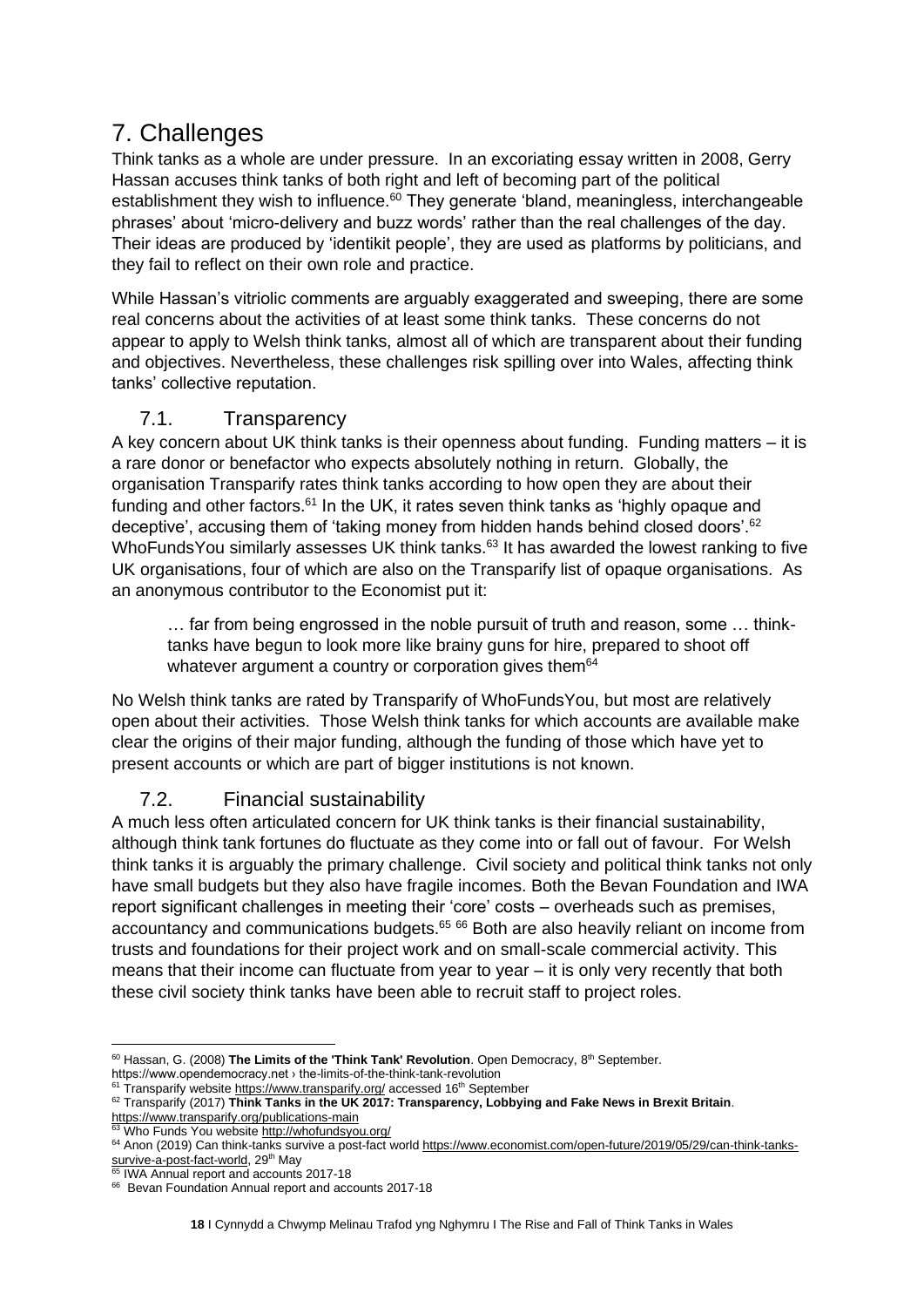The civil society think tanks and political think tanks all request financial support or donations from the public and organisations to support their work. The IWA has the largest number of members and income from them, while it is a moot point whether contributions to a private company, the Centre for Welsh Studies, should be called 'donations'.

## 7.3. Quality of output

<span id="page-18-0"></span>There are growing concerns about the quality of some UK think tanks' work, with compelling evidence that some has been shaped by their funders. All think tanks face a balancing act between funding and findings, but many are guided by codes of ethics or agreements about funders' involvement in the research and policy development process. However, several think tanks which have accepted funding from businesses have then made recommendations that aligned with those interests. For example, some think tanks have been funded by tobacco interests and then generated pro-tobacco research.<sup>67</sup> One think tank was found to have called for investment in small nuclear reactors having been funded by a company with an interest in the technology. Another called for the NHS to prioritise early diagnosis and treatment of ADHD in a report that was funded by a company that sold £1.7 billion of ADHD medicine in 2016.<sup>68</sup>

Welsh think tanks do not appear to have been compromised in this way. It may be that the very paucity of external funding, particularly from business interests, has protected them from the risks of becoming 'the hired gun'. Balfour says:<sup>69</sup>

[think tanks'] dislocation from hard interests creates funding challenges but also provides the best think tanks with their value: integrity, quality, and autonomy from power.

Where Welsh think tanks have been externally funded, they make the source of that support clear. But as with concerns about transparency, there remains a risk of their reputations being tarnished by UK think tanks' bad practice.

## 7.4. Political proximity

<span id="page-18-1"></span>Many UK think tanks work very closely with Westminster decision-makers. Not only do they have close relationships between staff and politicians, but their staff come and go through a 'revolving door' between lobbyists, political parties, government advisers and business interests.<sup>70</sup> Hassan argues that this 'incestuous' relationship distances think tanks from wider civil society.<sup>71</sup> Indeed, Hassan suggests that this elite model of influencing is one that should be adopted only by think tanks with business interests – those that seek to reflect the interests of civil society should, he suggests, be 'far away from the narrow world of Westminster and the conventional think tank.'

Some UK think tanks are already doing precisely this. They are seeking to work in and with communities on the ground, and some have shifted their focus away from influencing the political elite to trying to change public opinion. Indeed, argue that think tanks *need* to focus

<sup>67</sup> Bruckner, T. (undated) Think tanks, evidence and policy: democratic players or clandestine lobbyists? <https://blogs.lse.ac.uk/impactofsocialsciences/2017/02/08/think-tanks-evidence-and-policy/> 68  $\rightarrow$  -- (2018) Big companies 'buy influence' with funding for think tanks, The Times 12<sup>th</sup> April

<https://www.thetimes.co.uk/article/big-companies-buy-influence-with-funding-for-think-tanks-6x85mpx9q>  $69$  Balfour, R. (2017) What are think tanks for? Policy research in the age of anti-expertise

<http://www.lse.ac.uk/ideas/Assets/Documents/updates/LSE-IDEAS-What-are-think-tanks-for.pdf>

<sup>70</sup> Pautz, H. and Heins, E. (undated) **Government and 'independent expertise': think tanks represent a blind spot for critical analysis** <https://blogs.lse.ac.uk/politicsandpolicy/52710-2/>

<sup>71</sup> Hassan, G. (2008) **The Limits of the 'Think Tank' Revolution**. Open Democracy, 8th September.

https://www.opendemocracy.net › the-limits-of-the-think-tank-revolution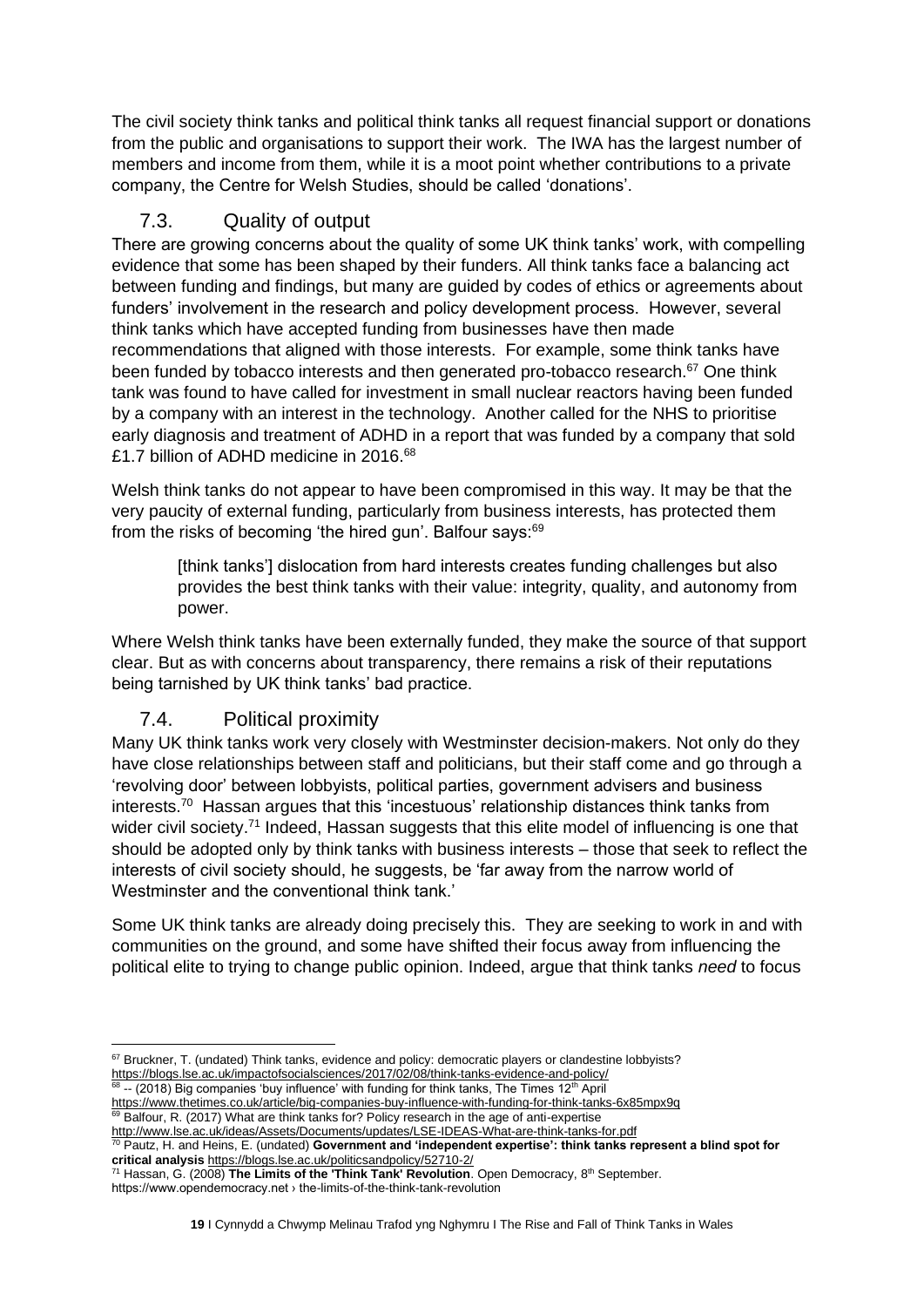on engaging with the public because social media has increased the power of public voice and diminished to role of the so-called insider.<sup>72</sup>

These concerns do not apply to most Welsh civil society think tanks. Despite Wales' small size and the complexity of relationships that many individuals have with politicians and decision makers, none enjoy the kind of cosy elite relationships between London think tanks and Westminster. Indeed, Welsh civil society think tanks are scrupulous in ensuring that they engage across the political spectrum and none, as far as the author is aware, have participated in activities similar to those sometimes undertaken by UK think tanks, such as holding seminars at 11 Downing Street<sup>73</sup> or limiting access to draft reports to members of one political party.<sup>74</sup>

#### 7.5. Impact

<span id="page-19-0"></span>Last but not least are questions about think tanks' 'impact'. It is notoriously hard for think tanks to prove they make a difference. Stone notes; 'Rarely is there a one-to-one correspondence between a book or study and a particular policy change'.<sup>75</sup> Any changes that think tanks persuade decision-makers to adopt are often slow to realise and often further policy development by government changes or sometimes dilutes the original recommendations. Think tanks generally resort to indirect measures of their effectiveness, for example their media coverage, in lieu of evidence of direct impact.

Some have argued that think tanks are more effective at putting new ideas on the agenda helping shape and frame public debate rather than promoting specific policy recommendations. For think tanks that rely on external funding, delivering on a relatively vague and long-term outcome is challenging indeed.

Welsh think tanks of course claim that they 'have an impact' or 'make a difference', although how they define and evidence the difference they make is neither easy nor commonly done. The WCPP is the exception: as well as its own evidence of impact based on its theory of change and impact framework, both it and its predecessor PPIW are or have been subject to external reviews by its funders.

# <span id="page-19-1"></span>8. Conclusion

The protracted and unresolved academic debate about think tanks has not affected the rise of autonomous organisations which seek to inform public policy. Indeed it has arguably detracted attention from the wider questions about the relationship between evidence and ideology in decision-making, the mechanisms used by powerful elites to secure influence, and the issue of just where new policies and ideas come from.

Wales has seen the number of think tanks increase, including autonomous civil society think tanks, evidence-oriented think tanks either funded by government or affiliated with a university, and political think tanks. All have been triggered by devolution, with the Welsh Government being a focus for their work.

As in so many areas of civil society in Wales, its think tank sector is dominated by one relatively large, government-funded organisation with the others being very much smaller

<https://weareflint.co.uk/blog/2019/1/27/why-the-public-should-matter-to-think-tankers> <sup>73</sup> Charity Commission (2008) **Inquiry Report: Smith Institute**

[commission.gov.uk/Library/investigations/pdfs/smithir.pdf](https://webarchive.nationalarchives.gov.uk/20080906031320/http:/www.charity-commission.gov.uk/Library/investigations/pdfs/smithir.pdf)

<sup>72</sup> Muller, A. and Hashemi, T. (2019) **Why the public should matter to think tankers**

[https://webarchive.nationalarchives.gov.uk/20080906031320/http://www.charity-](https://webarchive.nationalarchives.gov.uk/20080906031320/http:/www.charity-commission.gov.uk/Library/investigations/pdfs/smithir.pdf)

<sup>74</sup> Charity Commission (2014) **Operational Case Report: Institute for Public Policy Research**

[https://assets.publishing.service.gov.uk/government/uploads/system/uploads/attachment\\_data/file/431599/ocr\\_institute\\_for\\_pu](https://assets.publishing.service.gov.uk/government/uploads/system/uploads/attachment_data/file/431599/ocr_institute_for_public_policy_research.pdf) [blic\\_policy\\_research.pdf](https://assets.publishing.service.gov.uk/government/uploads/system/uploads/attachment_data/file/431599/ocr_institute_for_public_policy_research.pdf)

<sup>75</sup> Stone, D. (1996) **Capturing the political imagination: think tanks and the policy process**. Frank Cass: London p. 219